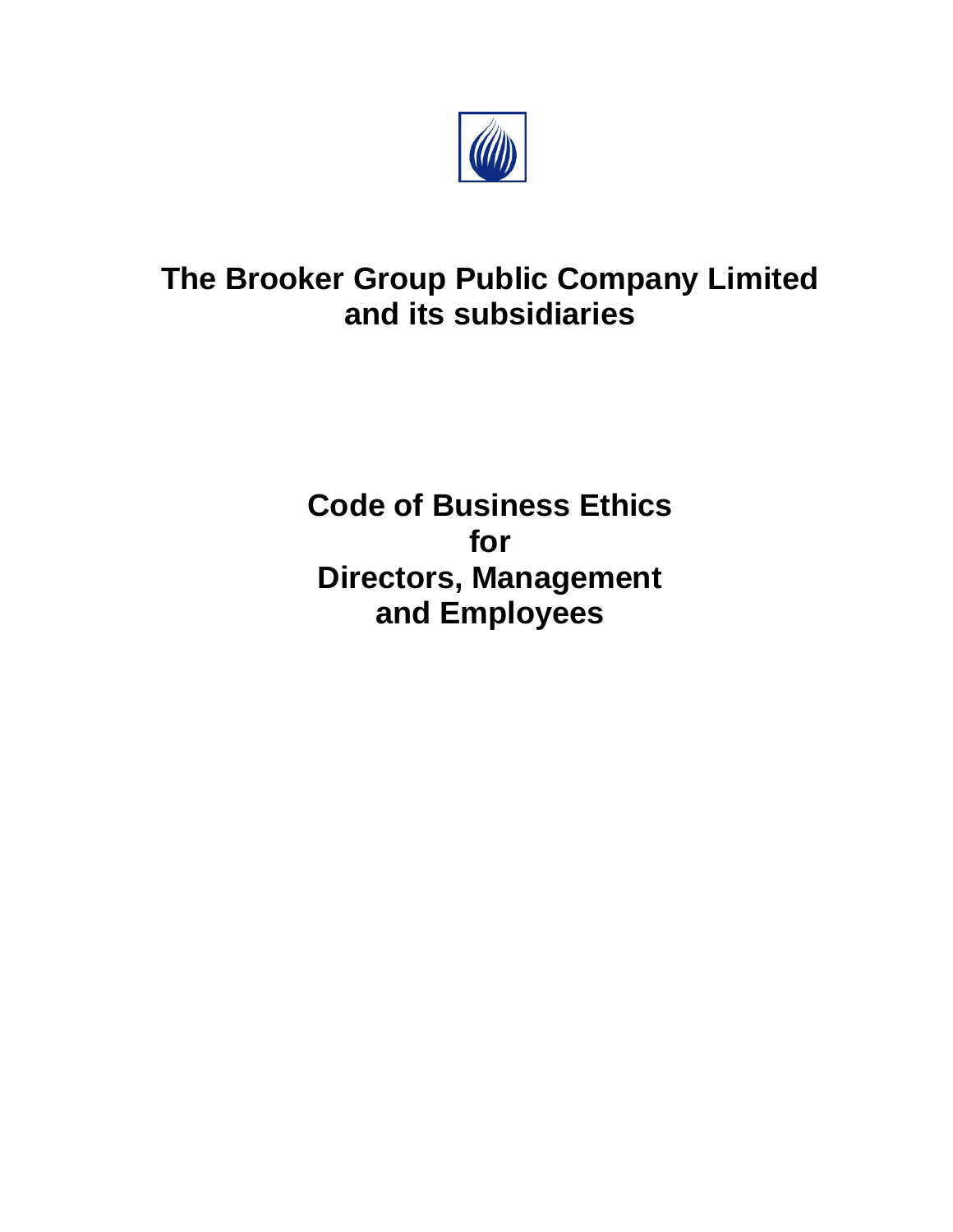# **PREFACE**

The Board of Directors realizes the importance of "Corporate Good Governance" in operating the Company's business with transparency, integrity and accountability as well as also recognizes that adherence to ethical practices is important and necessary in implementing good corporate governance policies. Therefore, the Board of Directors has prepared in writing a code of business ethics for its directors, management, and employees to adopt as a guideline, together with other rules and regulations of the Company to ensure that they carry out their duties and business on behalf of the Company in a loyal, honest and just manner, and that their conduct towards the Company and all stakeholders is carried out in a similar way.

The Board of Directors The Brooker Group Public Co Ltd Latest Reviewed 25 February 2022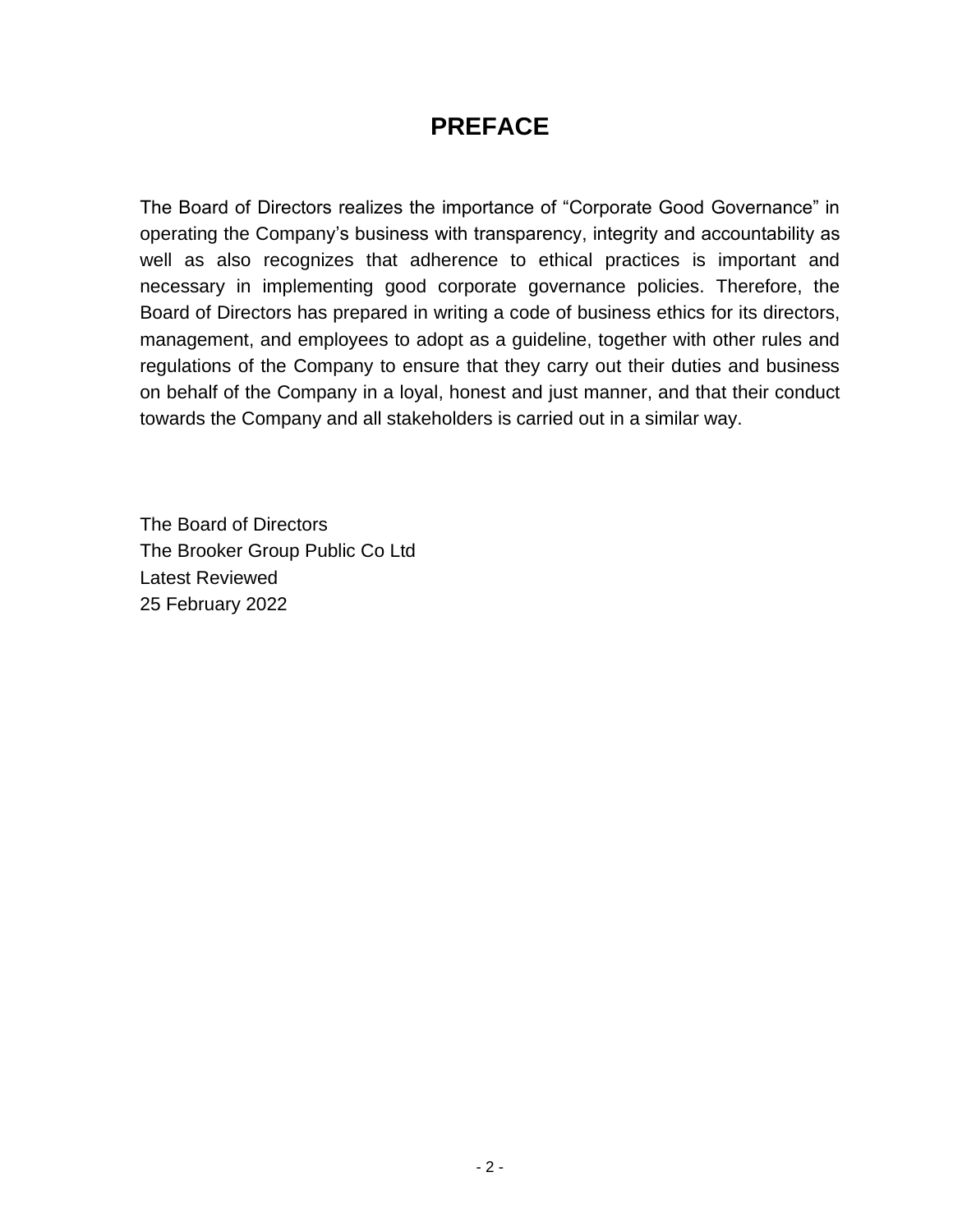# **CONTENTS**

| <b>Business Ethics for Directors, Management and Employees</b>                | 4                   |
|-------------------------------------------------------------------------------|---------------------|
| <b>Business Ethics for Directors and Management</b>                           | 5                   |
| 1. Compliance with the law and Relevant Rules and Regulations                 | 5                   |
| 2. Conflict of Interests and Keeping Confidential Information                 | 6                   |
| 2.1 Conflict of interests                                                     | 6                   |
| 2.2 Use of Company Information                                                | 7                   |
| 3. Responsibility to the Company and its Properties and Asset                 | 7                   |
| 3.1 Documentation<br>3.2 Use of Computer and Information Technology           | $\overline{7}$<br>8 |
| 3.3 Giving and Receiving Bribes                                               | 8                   |
| 3.4 Gifts, Gratuities and Business Entertainment                              | 8                   |
| 4. Operating policy on non-infringement of intellectual property or copyright | 9                   |
| 5. Anti-corruption policy                                                     | $9 - 17$            |
| 6. Penalty                                                                    | 18                  |
| <b>Responsibility to Stakeholders</b>                                         | 19                  |
| Shareholders                                                                  | 19                  |
| <b>Customers</b>                                                              | 20                  |
| <b>Trade Partners, Creditors and Competitors</b>                              | $20 - 21$           |
| Non Violation of the human right policies and practices-Employees             | 21                  |
| <b>Responsibility to Society and the Environment</b>                          | 22                  |
| <b>Business Ethics for Employees</b>                                          | 23                  |
| <b>Exercising Political Rights</b>                                            | 24                  |
| <b>Compliance with the Code of Conduct</b>                                    | 25                  |
| <b>Receiving Complaints regarding Corporate Governance</b>                    | 25                  |
| and the Code of Conduct                                                       |                     |
| <b>Penalty and Punishment</b>                                                 | 26                  |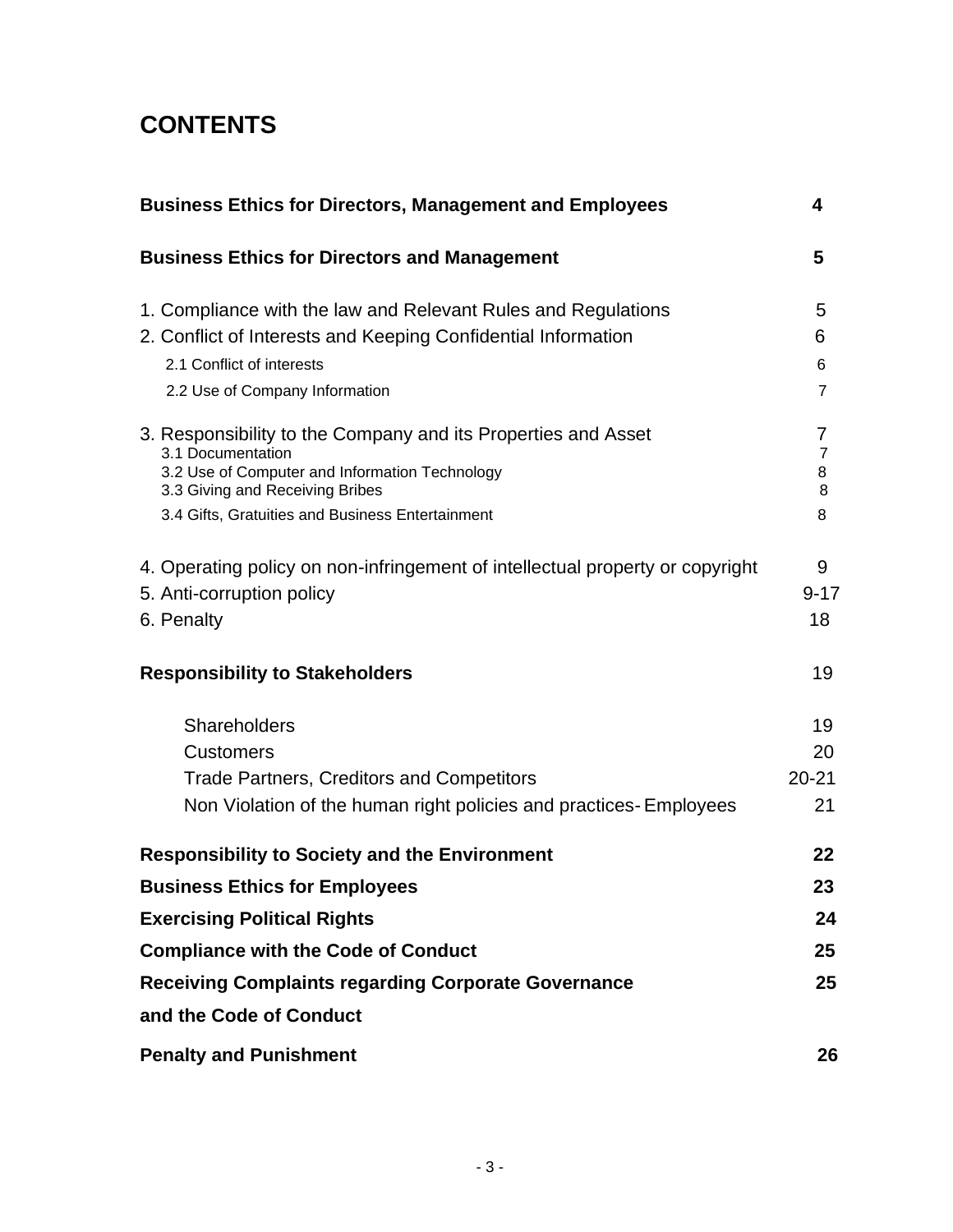| <b>Investor Relations Code of Conduct</b>                             |          |
|-----------------------------------------------------------------------|----------|
| <b>Basic Principles</b><br><b>Recommended Practices</b>               | 27<br>27 |
| 1. Disclosing material information correctly, sufficiently and timely | 27       |
| 2. Handling inside information                                        | 28       |
| 3. Disclosing information fairly and equitably                        | 28       |
| 4. Performing duties with integrity                                   | 30       |
| 5. Other issues                                                       | 30       |
| 6. In case the Company has not appointed investor relations           | 30       |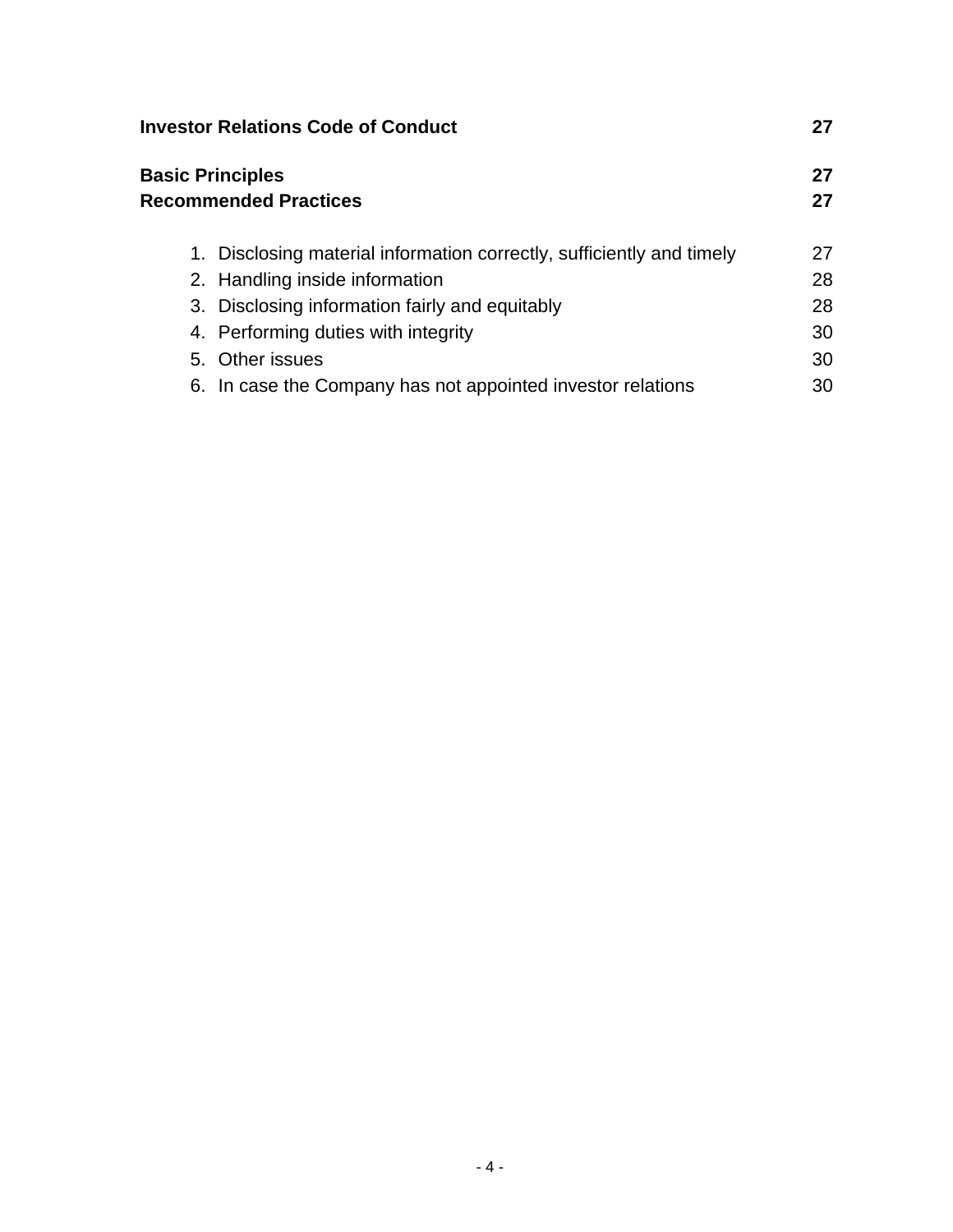# **Business Ethics for Directors, Management and Employees**

In order to show our intention to operate our business with transparency, integrity and accountability to all stakeholders, as well as to society and the environment, the Company has established a code of business ethics which, together with the Company's rules and regulations, will guide its directors, management and employees.

- The Board of Directors should be good representatives of the shareholders and aim for the sustained growth of the Company and continuous satisfactory financial returns while managing the Company with loyalty, honesty and discretion. The Directors must be independent in both judgment and action, have no conflict of interests or conduct any business that competes with the Company. They must prevent and eliminate all types of dishonest and corrupt practices and actions.
- The management and employees should be determined in developing and promoting collaborative corporate culture by working as a team, to create customer satisfaction, conduct business with impartiality and honesty, show concern over social and environmental safety, as well as conduct their duties with responsibility, honesty and dedication for the benefit of the Company.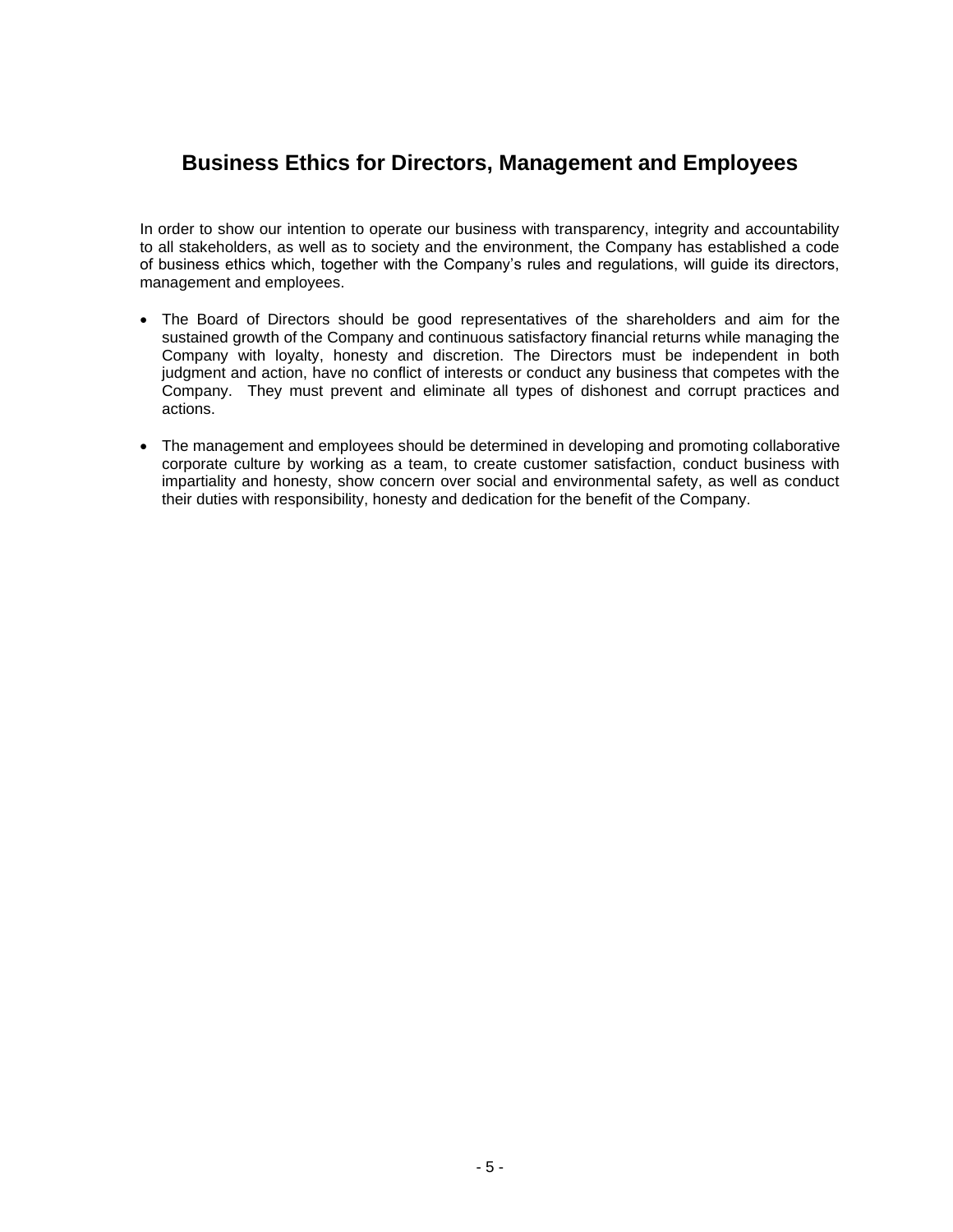# **Business Ethics for Directors and Management**

# **1. Compliance with the law and Relevant Rules and Regulations**

- 1.1 To comply with all relevant laws, rules and regulations and has established the following policies:
	- (1) Directors, executives and staff must comply with the announcements and stipulations of the Stock Exchange of Thailand (SET) and the Securities and Exchange Commission (SEC)
	- (2) Directors, executives and staff must not assist, support or conspire to avoid any legal or regulatory compliance
	- (3) Directors, executives and staff must cooperate with the Company secretary and the audit Committee as well as report information on violation of non-compliance with existing laws or regulations.
- 1.2 To conduct its duty with integrity, honesty and ethics, directors, executives or staff having an interest in a transaction must not be involved in its approval process
- 1.3 To avoid any transaction related to oneself, which may lead to a conflict of interest with the Company as the followings
	- (1) Directors, executives and staff must not use information they receive from their directorship or employment for personal benefit or others benefit
	- (2) Business secrets shall not disclosed to any third party especially to competitors even after a director, executive or staff member has left the Company
	- (3) Not take any personal advantages from directorship
	- (4) Not build any information which may conflict with their duty in the future
	- (5) Directors, executives and staff are prohibited from receiving any benefit which may conflict the Company's business
- 1.4 It is responsibility of the Company's directors, executives and staff to keep corporate information strictly confidential and do not disclose such information to non-concerned parties except follow as laws
- 1.5 If a transaction considered as an acquisition or disposal of assets of listed companies under the SET Notification, directors, executives and staff must strictly comply with the rules and procedures regarding information disclosure by listed companies for such transactions.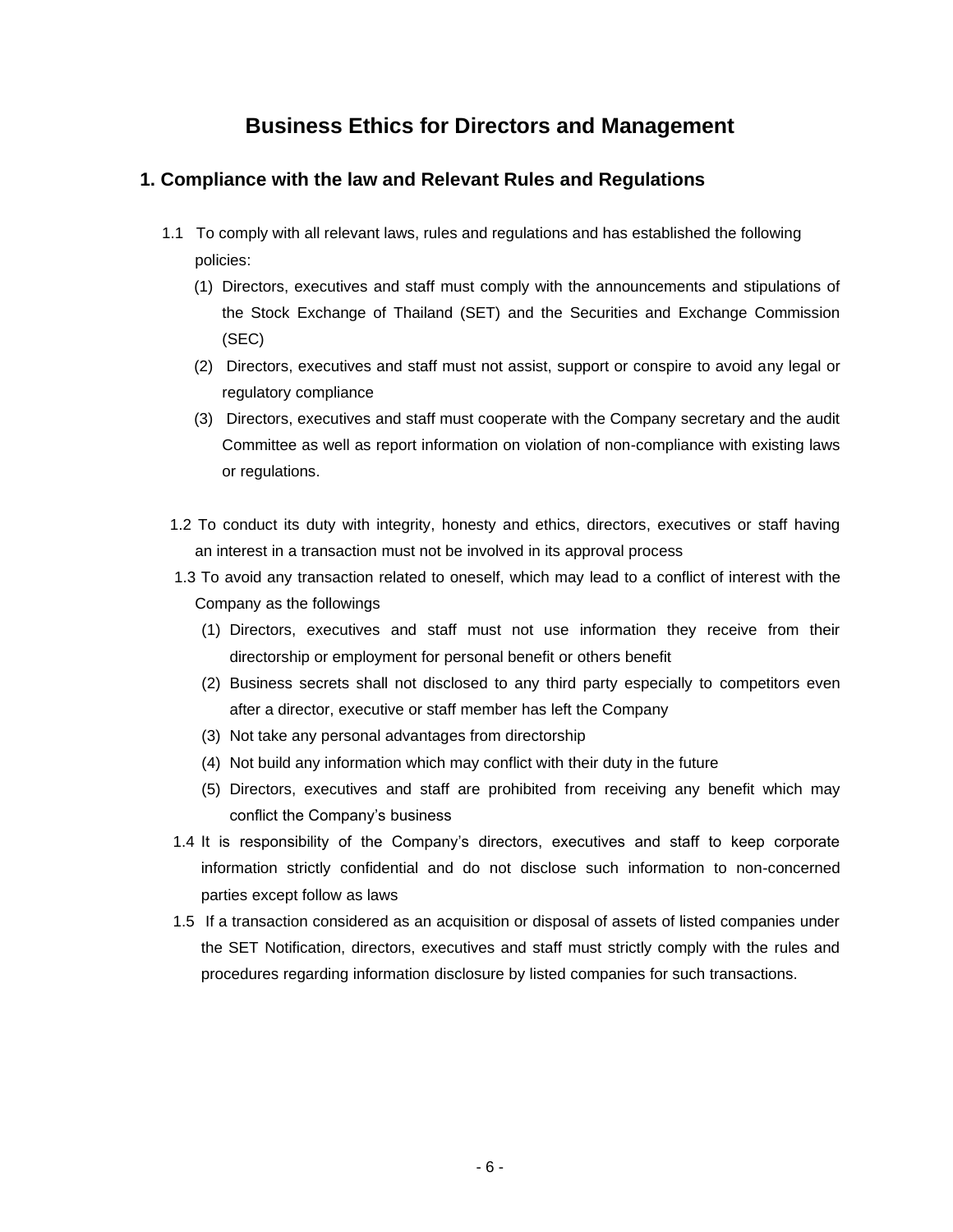# **2. Conflict of Interests and Keeping Confidential Information**

## 2.1 Conflict of interests

The Company sets an important policy that directors, executives and staff must not exploit their relationship with the Company for personal gain. As a result, the following guidelines are stipulated:

- (1) Avoid any transaction related to oneself, which may lead to a conflict of interest with the Company.
- (2) If it is necessary to carry out such transaction for the Company's benefit, conduct it as if it is a transaction done with a third party. However, any such transaction must be fully disclosed and approved by the relevant authority within the Company in advance. Furthermore directors, executives or staff having an interest in a transaction must not be involves in its approval process.
- (3) If a director, executive, or staff member becomes a director, partner, advisor or participant in any other capacity in other company or business organization, such position must not conflict with the Company's business or that persons' direct responsibility to the Company.
- (4) If a transaction is considered as a conflicts of interest transaction, directors, executives and staff must strictly comply with the rules and procedures regarding information disclosure by listed companies for such transactions.
- (5) The following person having an interest with Business operation has to report conflict of interests
	- Directors, executives and staff have to report such transaction immediately. The Company Secretary will monitor and report to the Audit Committee immediately
	- Executives management starting from department head and concerned staff have to report conflict of interest transaction immediately. The Company Secretary will monitor and report to the Audit Committee immediately
- (6) Directors, executives who have possession of non-public information material have to report information on a securities holding to the Board of Directors Meetings every quarter.
- (7) Prohibiting any directors, employees who have possession of non-public information material to engage in any trading of the Company's securities during 1 month period especially before any earning announcement and should wait for at least twenty-four hours after such announcement.
- (8) Related party transactions report has to disclose to the board of directors every quarter follow as the rules and procedures regarding information disclosure by listed companies.
- (9) If a director, executive , staff or a member of their family is involved with or becomes a shareholder in a business in competition with the company or any other business that may cause a conflict of interest with the Company, he/she must inform the following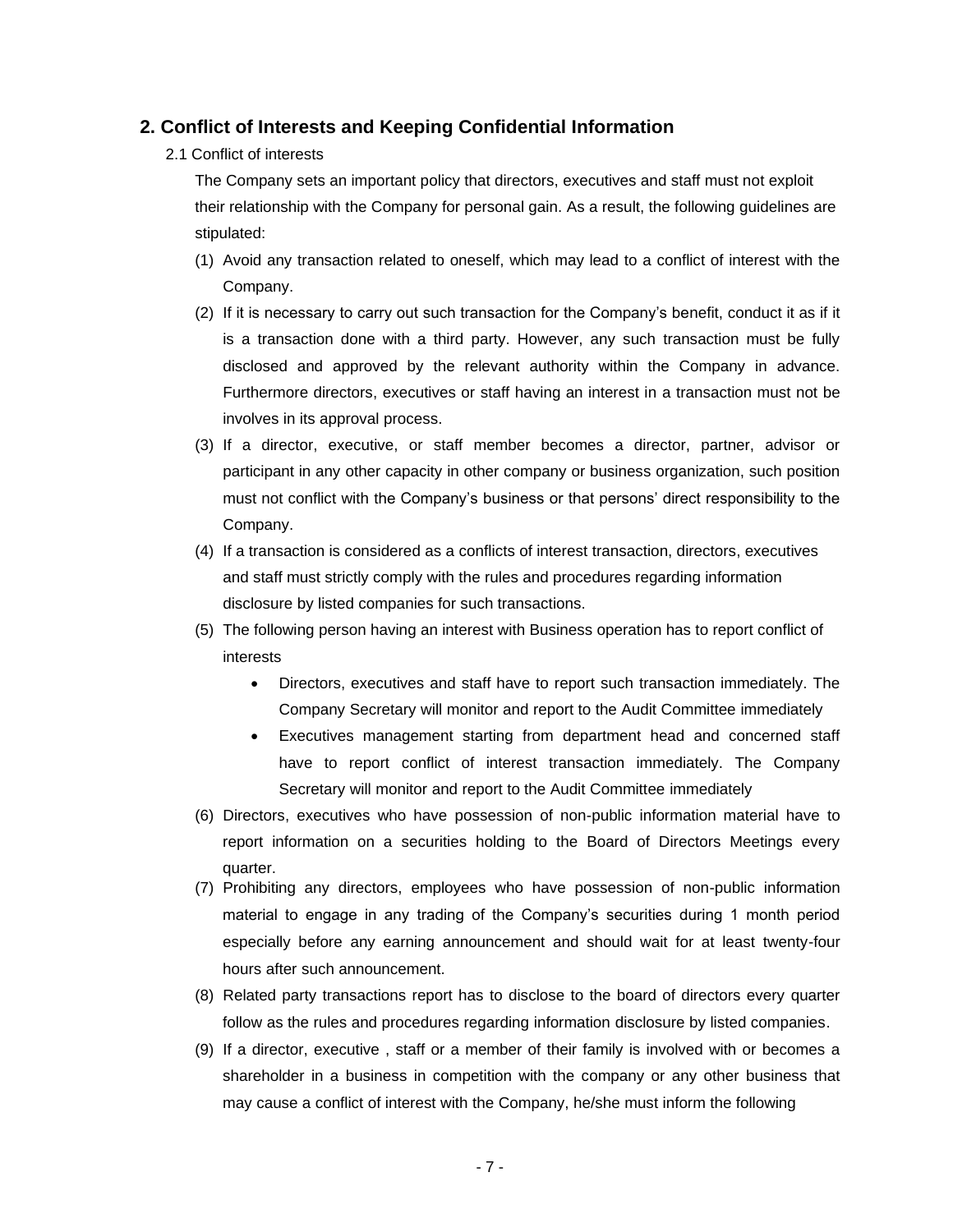- directors, executives and concerned person must inform to the board of directors in writing
- staff must inform the Chief Executive Officer in writing

2.2 Use of Company Information

- (1) Directors, executives and staff must not use information they receive from their directorship or employment for personal benefit or for conducting business or other activities in competition with the Company.
- (2) Directors, executives and staff in possession of Company information which is not generally known and which may influence the share price ("inside information") must refrain from dealing in the share of the Company. Inside Information shall not be given to any third party for the purpose of their dealing in the shares of the Company.
- (3) Directors, executives and staff must not use the Company assets for your own benefit
- (4) Directors, executives and staff must not use Company information to refer to outside person for your own benefit
- (5) Business secrets shall not be disclosed to any third party especially to competitors even after a director, executive or staff member has left the Company.

# **3. Responsibility to the Company and its Properties and Asset**

The Company requires its executive and staff to use the Company's resources and assets in the most efficient manner, to increase corporate competitiveness and to provide the best possible service to its customers in accordance with the following guidelines:

- (1) Executives and staff should use the Company's resources and assets in a cost-efficient manner for its maximum benefit.
- (2) Executives and staff should help protect the Company's properties and assets from improper depreciation or loss.

#### **3.1 Documentation**

- (1) Executives and staff are to prepare documents with honesty and prudence while meeting stipulated standards.
- (2) Executives and staff are prohibited from falsifying the Company's letters, reports or documents.

# **3.2 Use of Computer and Information Technology**

- (1) All computers, information technology and information and data relating to its operation are the property of the Company. Executives and staff should not use the Company's computers and information technology for personal interests.
- (2) Executives and staff are prohibited from disclosure to others of their password for access to the Company's information system.
- (3) Ex**e**cutives and staff are prohibited from disclosure of any information or data in the Company's information system to other parties without proper authorization.
- (4) Executives and staff are prohibited from changing, copying, deleting or destroying the Company's information or data without proper authorization.
- (5) Executives and staff are prohibited from using illegal software for any reason and from using copyright protected software without the permission of the copyright owner.
- (6) Executives and staff are prohibited from altering the adjustments of their computer equipment or installing any other accessories in addition to the standard equipment provided by the Company.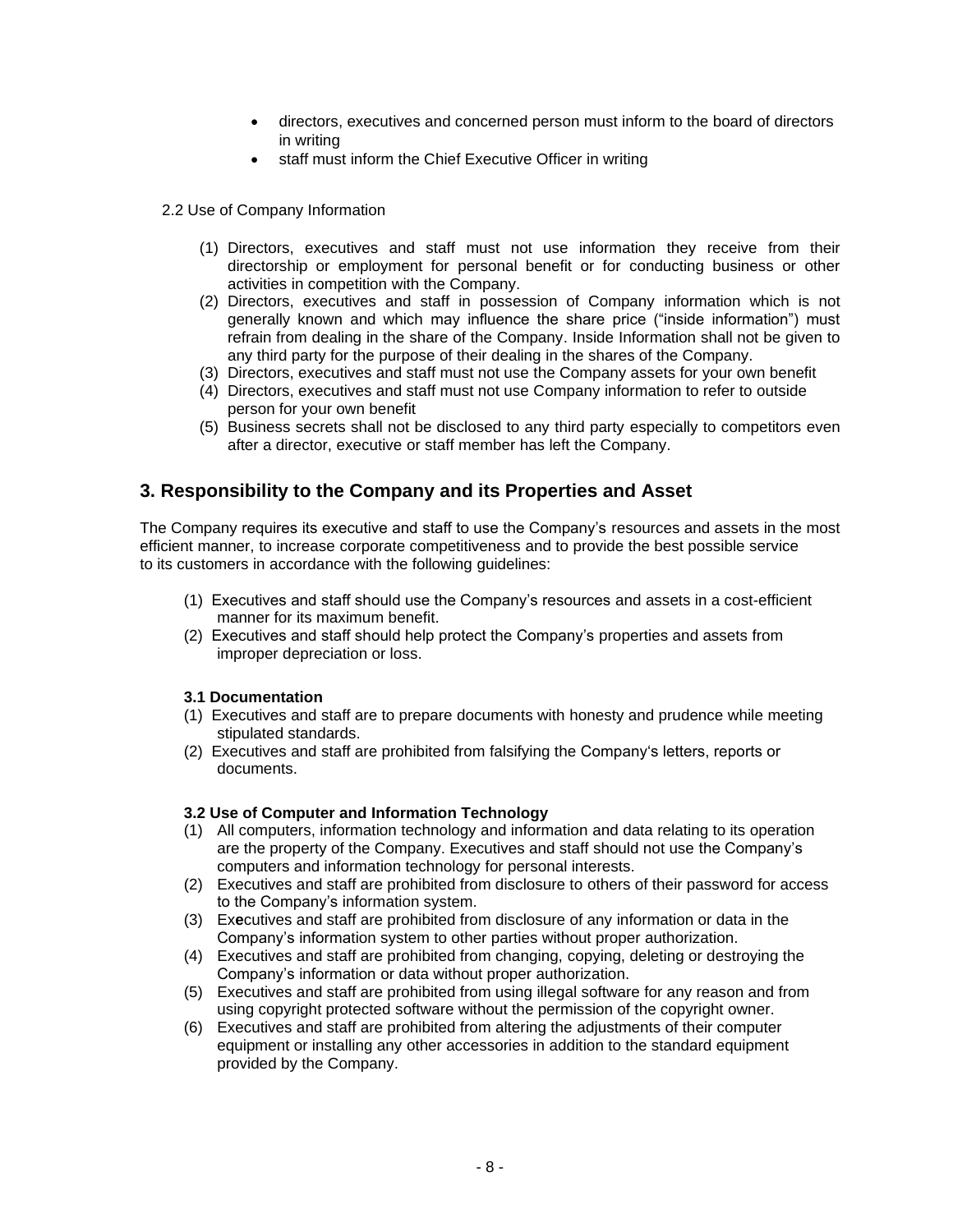- (7) Executives and staff are prohibited from using the Company's electronic mail system to transmit derogatory, offensive, pornographic, abusing or annoying messages.
- (8) Executives and staff may only use the internet to seek information and knowledge related to their work and shall not access illegal or immoral websites.
- (9) Staff should use all communications equipment provided by the Company, such as telephones, facsimile machines, mobile phones and pagers with appropriate sense of responsibility and care, taking the Company's interests into consideration.

## **3.3 Giving and Receiving Bribes**

- (1) Executives and staff are prohibited from demanding or receiving any benefit from trading parties, suppliers and those with whom the Company is doing business.
- (2) Executives and staff are strictly prohibited from offering any benefit to government officers, customers, or any other external parties in any attempt to persuade them to commit a fraudulent action.

# **3.4 Gifts, Gratuities and Business Entertainment**

- (1) Executives and staff should refrain from giving gifts or gratuities to, or receiving them from any trading partner or others with whom the Company is doing business. Gifts given or received during festive occasions are excluded from this requirement provided that they have an appropriate value and are not related to any business commitment.
- (2) Executives and staff should refrain from giving or receiving unusually lavish entertainment to or from those with whom the Company is doing business.

# **4. Operating policy on non-infringement of intellectual property or copyright**

The Company has an operating policy on non-infringement of intellectual property or copyright. The method employed by the Company regarding this matter is that all employees are required to sign their names in memorandum of understanding to not commit any computer crime and to not infringe any intellectual property.

# **5. Anti-corruption policy**

The Company emphasizes on the matter of anti-corruption and bribery for business benefits. Therefore, the Board of Directors resolved an approval for the Company to express the intention of signing to join the Private Sector Collective Action against Corruption (CAC). From such intention, the Company has added some stipulations into the Code of Conduct for directors, executives and employees, as well as into the guideline for Good Corporate Governance.

The Company prescribes that all of its personnel must acknowledge, comprehend and observe the anti-corruption policy and the good practices as follows:

# **1. Anti-Corruption Policy**

**"It is prohibited for the Company's directors, executives and employees to accept any forms of corruption whether directly or indirectly, which are accepting things, gifts, entertainments, contribution, donation and other benefits for oneself from any persons doing business with the Company."**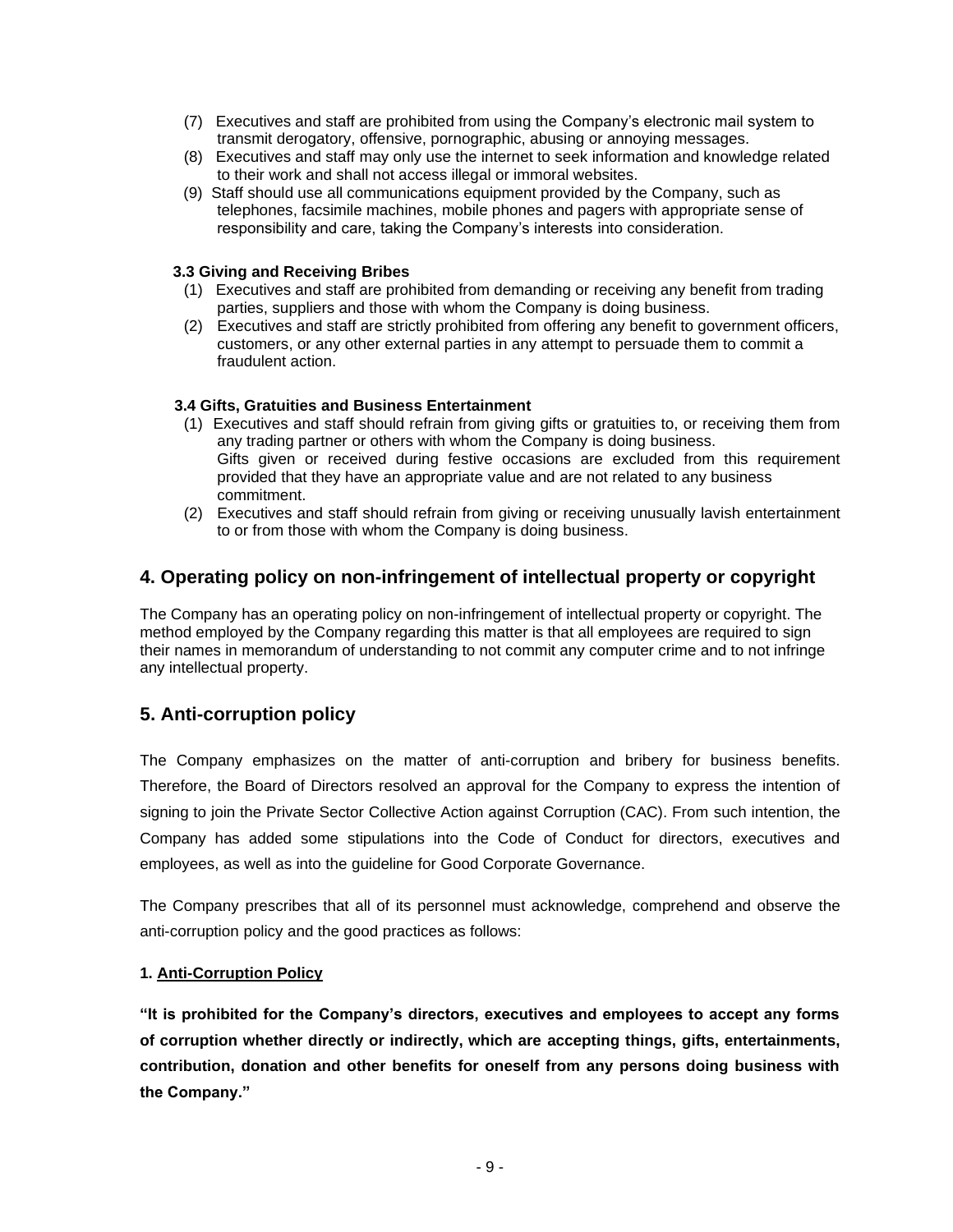**Such persons shall include employees, trading partners, customers and all groups of interested persons both domestically and abroad. Furthermore, the observance of the Anticorruption Policy shall be verified on a regular basis, at least once a year.**

**2. Definition of "Corruption"**: means a bribe in any forms, as being offered, promised, given, guaranteed, demanded, or received (in the form of money/property); it also refers to other benefits as inappropriate to public officers, governmental agencies, private organizations, trading partners, customers and all groups of interested person, whether directly or indirectly, for the said body to perform or omit to perform a duty for the purpose of maintaining the business or introducing the business to the Company in particular; or for the purpose of acquiring or retaining any other benefits as inappropriate to the business, except for the cases where the laws, regulations, announcements, rules, local custom or tradition allow for such act.

**3. Definition of "Giving matters or other benefits"**: means to give any privilege in the form of money, properties, things or other benefits such as incentives, reward and to build a good relationship.

**4. Definition of "Bribery"**: means to offer or receive things, gifts, rewards, or other benefits for oneself or from a person who is desirous of persuading into committing an act that is dishonest, illegal or against the Company's Code of Conduct.

**5. Definition of "facilitation fee"** means small expenses informally paid to government officials and is given only to ensure that government officials will proceed according to the process or to encourage faster action without the discretion of government officials and it is an act of duty of that state official as well as being a right that a juristic person should have under the law, such as applying for a license requesting a certificate and receiving public services, etc.

**6 . Definition of "government official/government official"** means an individual who is or used to be an official of State/Politician/Counselor to government agencies and has come to work for a private company and may rely on relationships or inside information to benefit the private company or cause Conflicts of interest in the performance of duties of a government agency or regulatory body with a regulated company as a result of that action, it is expected that unfair business advantages or setting a policy that favors the private sector in the past Government officials work for.

# **7. Responsibilities**

7.1 Board of Directors Have duties and responsibilities in policy formulation. and supervise to have a system that supports effective anti-corruption to ensure that the management is aware of and attaches importance to anti-corruption. and instilled into the corporate culture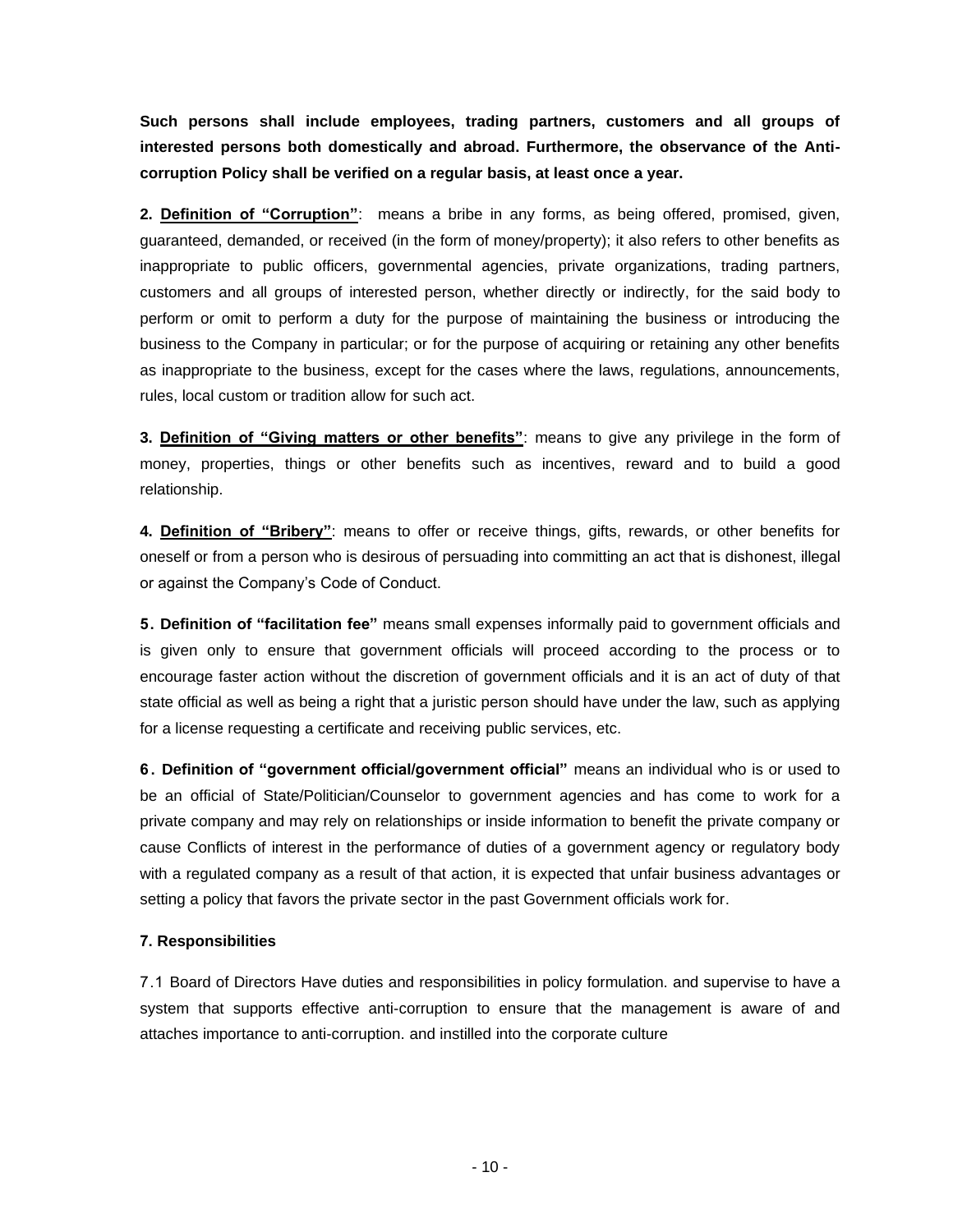7 .2 Audit Committee Is responsible and responsible for reviewing financial and accounting reporting systems internal control system Internal audit and risk management systems to ensure that they meet international standards, are concise, appropriate, modern and efficient.

7.3 The Managing Director and Executives are responsible and responsible for establishing a system to promote and support anti-corruption policies. To communicate to employees and related parties, including reviewing them to be appropriate in accordance with the changing circumstances, such as business conditions, regulations and legal requirements, etc.

7.4 Internal auditor have a duty and responsibility to inspect and review the operation to ensure that it is in accordance with the policy and practice guidelines. Execution authority regulations and laws, regulatory requirements to ensure that there is an appropriate and adequate control system against potential corruption risks and to report them to the Audit Committee.

7.5 Directors, executives and employees must perform their duties in accordance with the guidelines set forth in this policy and in the event that an action is found that violates this policy must promptly report to the supervisor. or through the reporting channels specified in this policy.

# **8. Good Practices**

- 1. The Company's directors, executives, and employees must observe the Anti-corruption Policy and the Code of Conduct by not being involved with the matter of corruption whether directly or indirectly.
- 2. The Company's employees and executives shall not act negligent of or inattentive to the following:
	- 2.1 When they experience an act within the scope of corruption in relation to the Company, they must notify it to their superior or the responsible person and cooperate with any fact investigation. In case of any suspicion or question, they shall consult with the superior or the person as determined to be responsible for the observance of the Company's Code of Conduct through any given channels;
	- 2.2 There shall not be any benefits both direct and concealed, whether for personal gain, family and friends in relation to the Company; for example, any act to sell products and services to the Company or in competition with the Company;
	- 2.3 They shall avoid accepting an entertainment from any persons related to the Company's business or other persons with possible benefits to be gained from the employees' performance of duty;
	- 2.4 They shall not demand or receive any unjust benefits whether directly or indirectly, or any other benefits for the business purpose, as well as not avail of bribery or corruption to conduct the business.
- 3. A reliable financial report must be carried out, including an efficient working system, with transparency and consideration for the potential risk of corruption in the performance of work, along with regular follow-up and monitoring.
- 4. The Company has arranged for reporting channels on corruption finding, as well as for fairness and protection to the employees who refuse or inform on the matter of corruption related to the Company, by using the protection measure to complainers or collaborators with the corruption report as specified by the Company in the whistle-blowing policy and suggestions.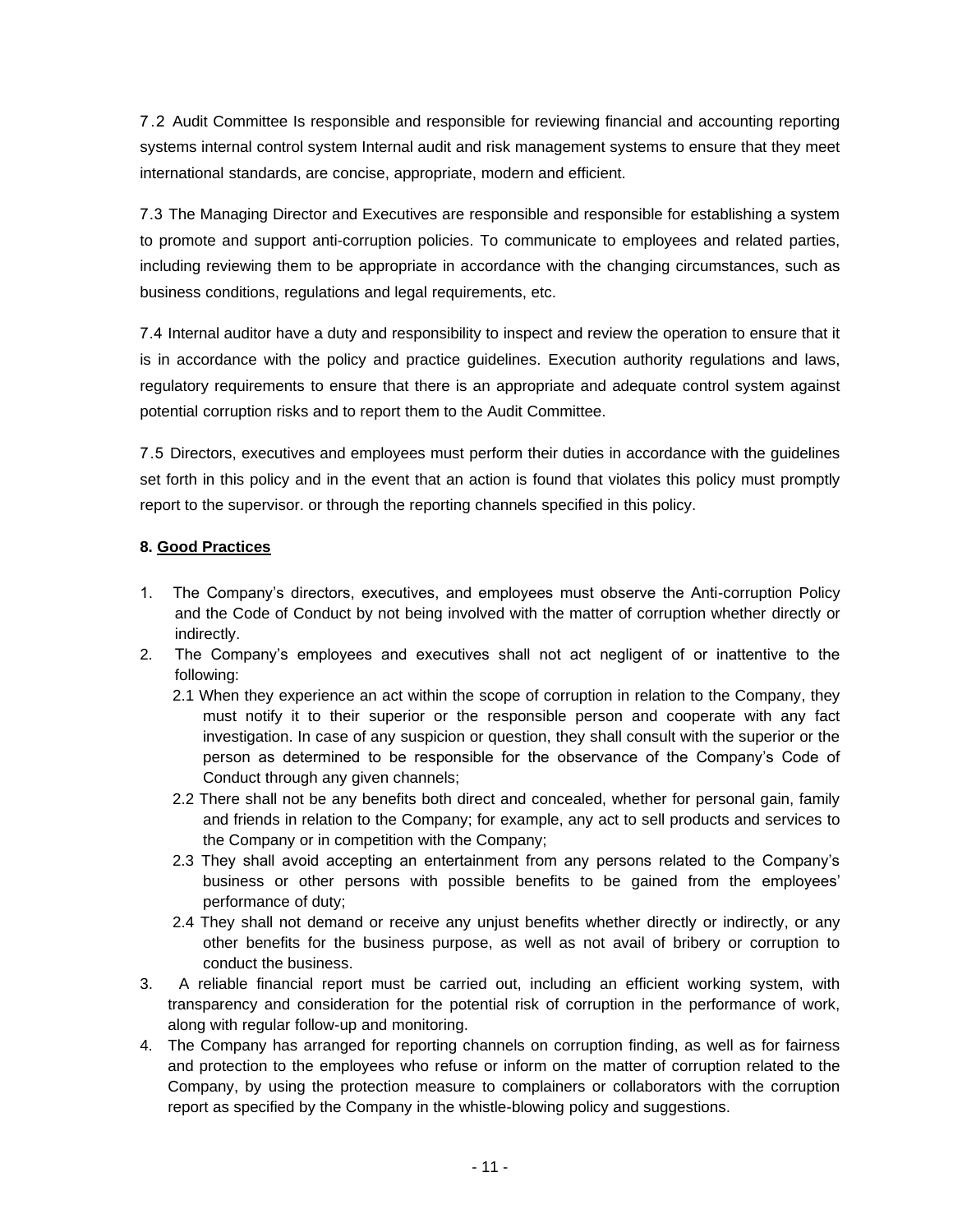- 5. Those who commit an act of corruption against the Company's Code of Conduct, shall be considered for a disciplinary punishment as set out by the Company, including a lawful penalty in case of an illegal act.
- 6. The Company gives priority to the propagation and promotion of knowledge and understanding to be used with other persons who must perform their duties in relation to the Company and the Company's interested persons, in order to build a good conscience.

# **9. Operational Regulations**

- 1. Any operation under the Anti-Corruption Policy shall be carried out in accordance with the guideline as prescribed in the manual for corporate governance and code of conduct, policy and guideline for all groups of interested persons, related regulations and working manual, as well as any other guidelines as to be further set out by the Company.
- 2. This Anti-Corruption Policy shall cover all activities related to the Company's business operation.
- 3. A company-wide assessment for the risk of corruption is required to be conducted annually.
- 4. For the clarity in the undertaking on the risk of corruption, the Company's directors, executives and employees at all levels shall perform their duties with attention paid to the following matters:
	- 4.1 Receiving/giving things or other benefits: the guideline is specified as follows:

# **4.1.1 Receiving things or other benefits:**

- 1) It is prohibited for the Company's executives and employees to receive, demand and collect any gifts, entertainments, services, financial supports, money, rewards from the trading partners, creditors or interested persons doing business with the Company;
- 2) Requesting for supports in the form of money or things can be done on an organization-to-organization basis, with the approval signature obtained from an authorized director only;
- 3) Except for an occasion or a festival which is traditional and customary, receiving things or other benefits shall be allowed on the condition that such things or other benefits are of suitable value, not excessively expensive in comparison with the general practices and/or it is necessary to maintain the good relationship between persons or organizations;
- 4) It is stipulated that a high-level executive shall be the organization's representative in receiving things or other benefits and have the authority to consider distributing things or other benefits to the employees;
- 5) In the case of a keepsake on a traditional occasion, the Company shall permit the employees to receive it as with the suitable value, not excessively expensive in comparison with the generality, such as a calendar, keychain, note book, etc. as it is marked with the emblem or symbol of such organization; in this respect, a high-level executive shall be assigned to be the representative in the acceptance of such items and have the authority to consider distributing them to the employees;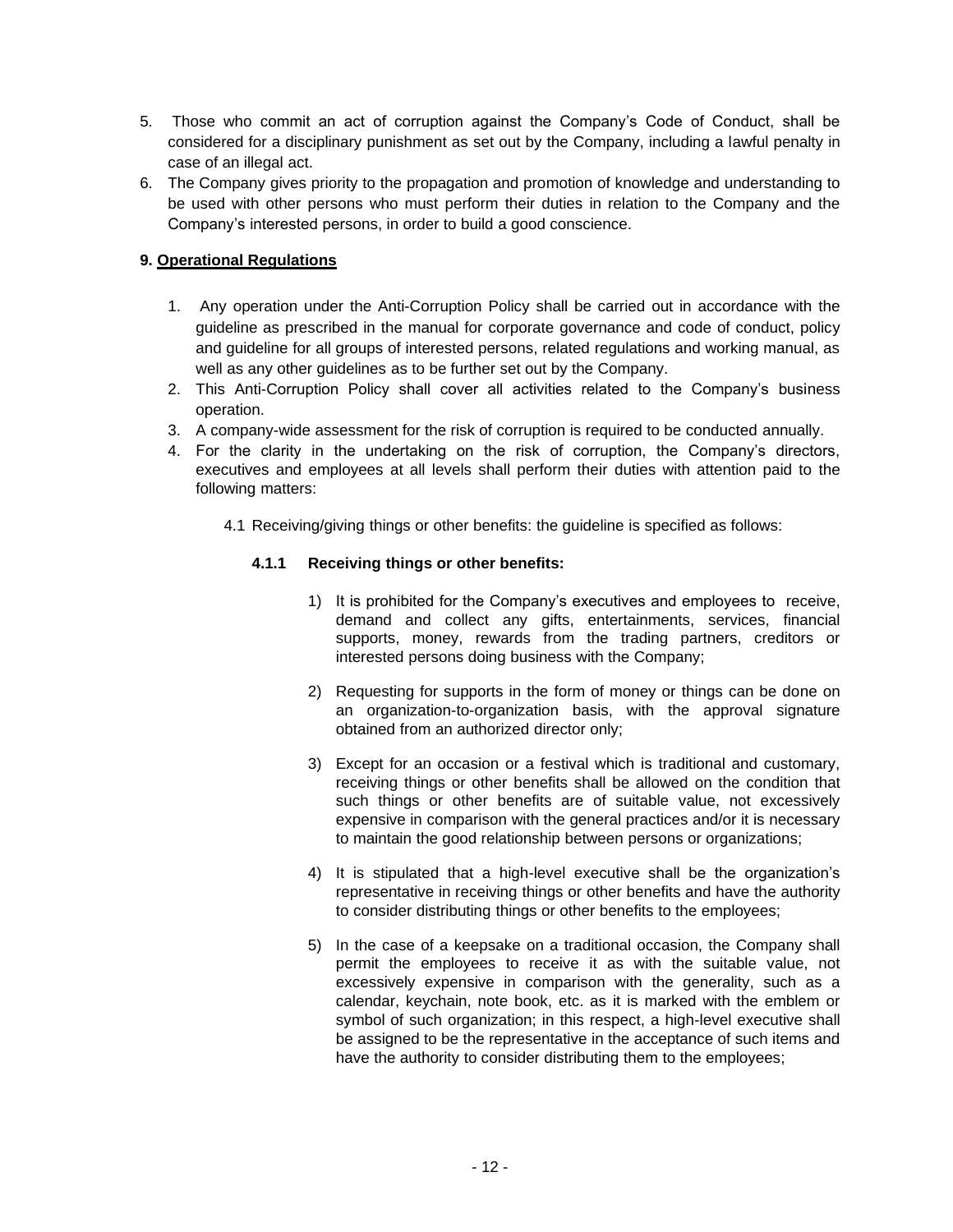6) In order to prevent a conflict of interest, the Company shall not at all allow its employees or its non-assigned persons to be the representative in receiving things or other benefits.

# **4.1.2 Giving things or other benefits:**

- 1) To give things, it is specified to be done on a traditional and customary occasion whereas such things or other benefits shall be procured and priced by the Company, or they shall be of suitable value, not excessively expensive in comparison with the general practices.
- 2) To avoid leading to bribery, a survey and monitoring shall be conducted by the Company prior to an undertaking in order to prevent corruption. It is stipulated that a high-level executive shall be the organization's representative in receiving things or other benefits.
- 4.2 Donation for charity or subsidy: giving/receiving donation or collection shall be transparent and legal, by ensuring that such donation or subsidy is not to be used as an excuse for bribery.
- 4.3 Politics: the Company conducts its business with political neutrality and it shall not participate in and concentrate on any political party or any person with political power, and shall not use its funds or resources to support, whether directly or indirectly, any political party or any politician.
- 4.4 Facilitation fee : The Company has no policy to pay any facilitation fee. to government officials to encourage more rapid action
- 4.5 Conflicts of Interest The company requires directors, executives and employees to avoid actions that may cause conflicts of interest. The important principles are as follows.
	- Refrain from doing business that is in competition with the Company's business or a subsidiary, whether doing it for personal benefit or others which may cause damage to the company whether directly or indirectly or become a partner or shareholders with decision-making powers or directors or executives in competing businesses or having the same characteristics as the Company or a subsidiary
	- Must report any conflict of interest in business with the Company or a subsidiary such as holding any position of a merchant who does business with the company or customers of the Company, etc. and must report to the Company immediately
	- Not seeking benefits for oneself or others by relying on the company's confidential information or a subsidiary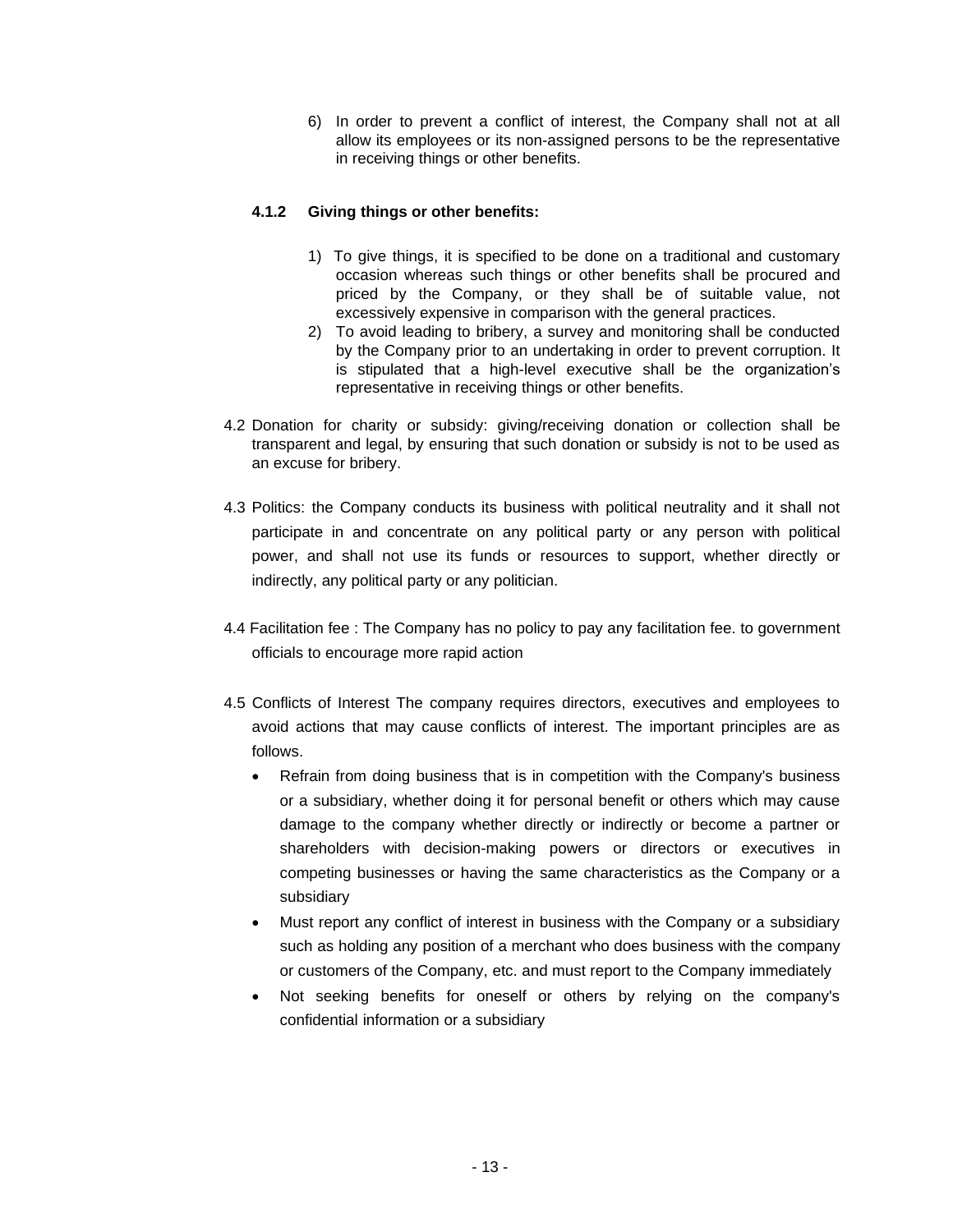4.6 Hiring government employees: The company has a policy to hire government employees. to hold the position of Director, Executive, Employees or consultants of the company by having a selection process employment approval Compensation and control processes to ensure that the employment of government employees It will not be in return for the acquisition of any benefits for the benefit of the company. undermine the image of the credibility and integrity of the performance of duties which has a risk of corruption

#### 4.7 Risk Assessment

- 1) The Company's management must understand the risks that may arise from bribery and corruption and must communicate it to employees at different levels. to understand and cooperate to manage such risks effectively
- 2) The Company will conduct a risk assessment from various transactions of the Company that may have procedures or processes that are considered bribery and corruption, such as internal financial control measures / accounting records / retention. document Control measures in supervision/inspection control measures, support departments, etc. by reviewing the company's risk management policy. regularly at least once a year as well as reviewing existing risk management measures to be appropriate to prevent risks. or reduce the risk to an acceptable level

# 4.8 Internal Audit Control

- 1) The Company has established an internal control system to manage corruption. It covers both the financial and operational aspects of accounting processes and record keeping. including other processes In companies related to anti-corruption measures
- 2) An internal control system is a process to provide reasonable assurance that operations are effective. reliable and comply with the rules and anti-corruption policies as specified by the company

# 4.9 Accounting audits and data storage

- 1) The Company has an audit process for accounting transactions. and have appropriate approval before recording the transaction into the accounting system The audit will be conducted in accordance with the Company's policies, various official rules, relevant laws, contracts or agreements and in accordance with accounting standards and appropriate accounting policies.
- 2) Operating expenses and investment expenses There must be evidence to support it properly. complete and must be approved in accordance with the credit line by the authorized person as specified in the operating expenses policy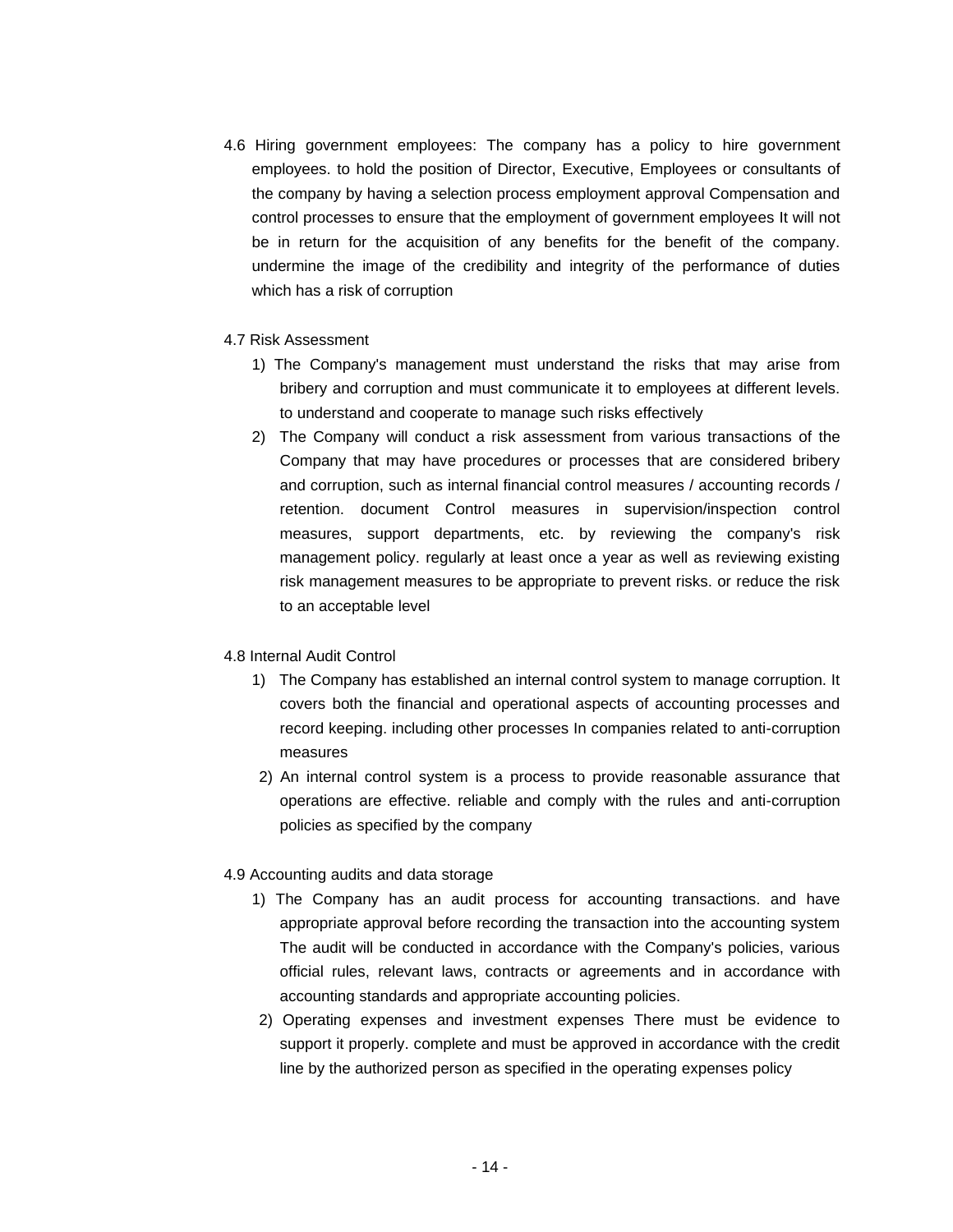- 3) Financial reports must be accurate, truthful and reliable. and must disclose material information accurately and completely. including related transaction information and potential liabilities
- 4) The Company has adequate and safe accounting controls for the storage of accounting documents for immediate use in audits. Access to account information is controlled. And backup files are stored safely.
- 4.10 Personnel management The company will use this policy as part of the discipline. personnel management. This includes recruiting, training. performance appraisal compensation and promotion, etc.

## 4.11 Training, communication and monitoring

1) Directors, executives and employees

- 1.1 Directors, executives and all employees will receive ongoing training or awareness on anti-corruption, to be aware of this policy, especially the various forms of corruption. The risk of getting involved in corruption as well as reporting methods In case of seeing or suspecting corruption
- 1.2 Directors, executives and all employees A copy of this Policy can be obtained or obtained from Company announcement to help ensure that everyone is aware of and understands the Company's anti-corruption policy. The latest updated policies and information can also be found on the Company's website.
- 1.3 Training on this policy It will be part of the orientation or before the inauguration of directors, executives and all new employees of the company.
- 1.4 Disseminate various anti-bribery measures and policies to personnel within the organization. and easy access to information about anti-bribery measures
- 1.5 Arrange to test knowledge and understanding of measures to prevent bribery of the organization. to assess the effectiveness of training and to ensure that employees at all levels will be able to implement properly
- 2) Agents, business intermediaries Distributor of products/services and contractor The Company will communicate its anti-corruption policy to its agents. business intermediary Distributor of products/services and contractors know since the beginning of the business relationship and later as appropriate. The company encourages agents business intermediary Distributor of goods/services and contractors adhere to the same social responsibility standards as the company.
- 4.12 Business relationship and procurement: it is prohibited to give or receive a bribe in conducting any kind of business with trading partners, contract parties, governmental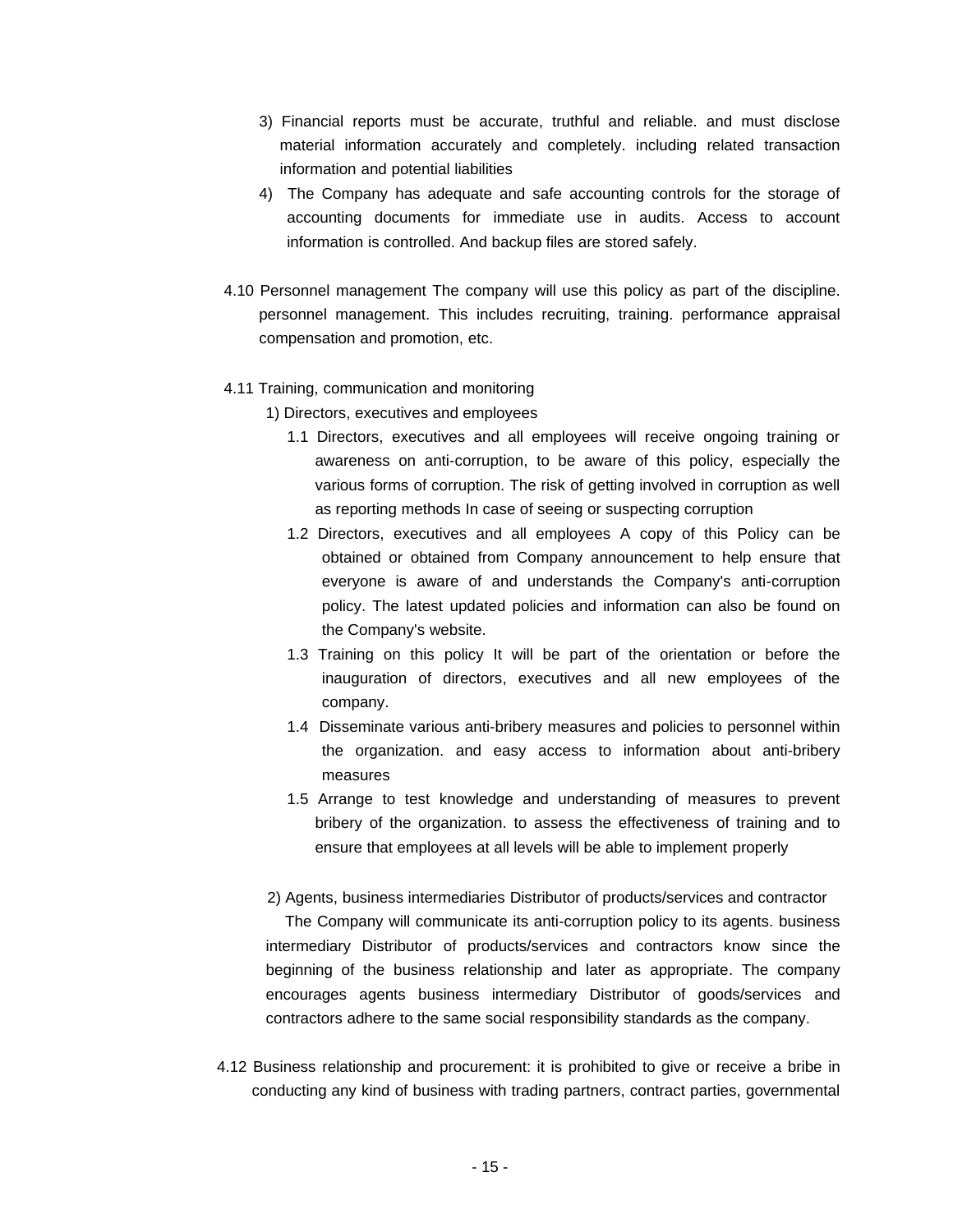agencies or agencies doing business with the Company. Any operation must be conducted with transparency and in accordance with the provisions of the related laws.

4.13 To build a good norm in the business operation, the Company has specified a policy of not receiving gifts during the New Year Festival and other occasions, as to be applied to the Company's executives and employees.

# **10. Procedure in compliance with the Anti-corruption Policy**



**11. Channel for hearing opinions and notifying clues in case of illegal actions**: The company gives an opportunity to

Employees and stakeholders has expressed opinions and gave clues to illegal actions to lead to

- (1) Development/Training
- (2) Correction / improvement of management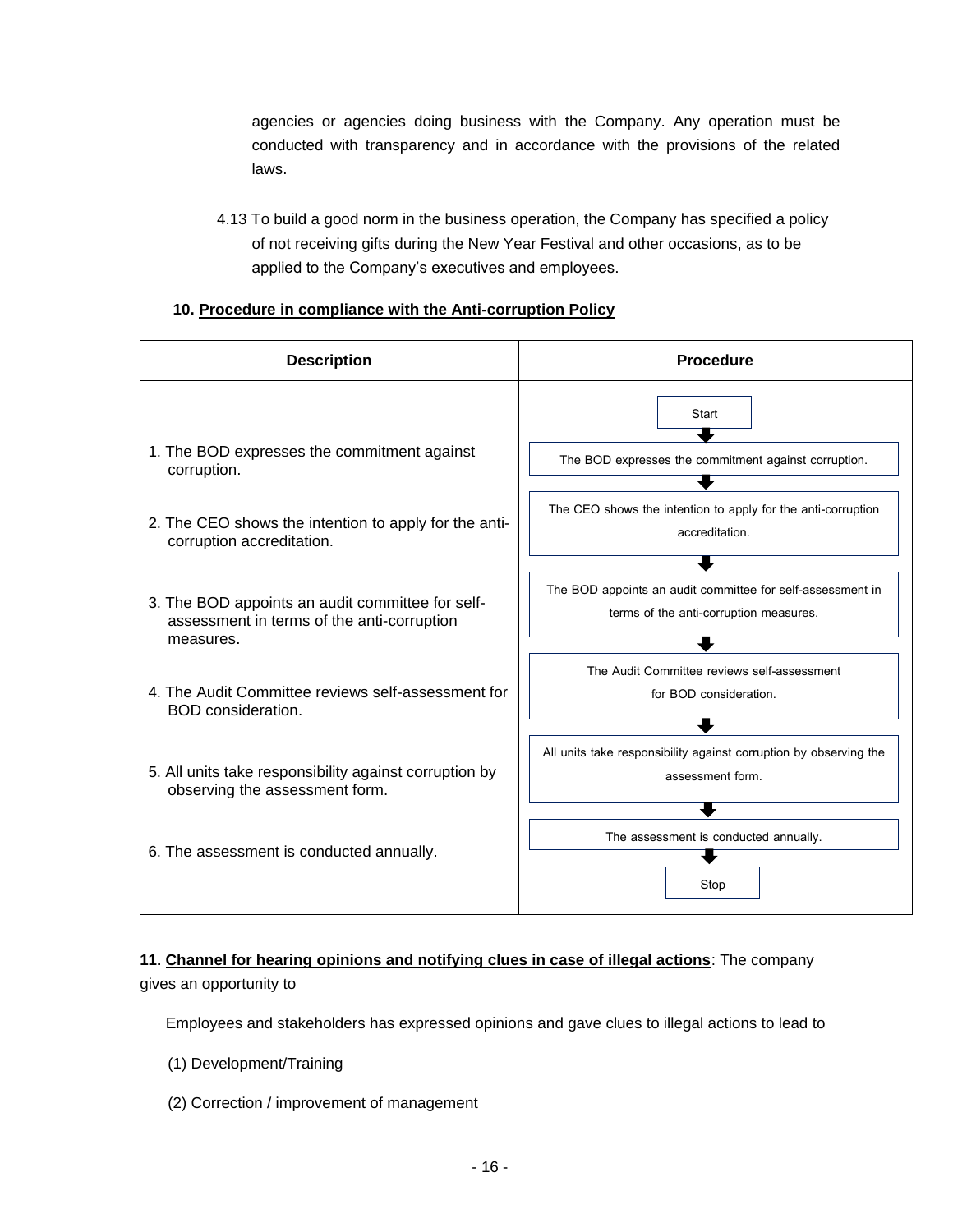- (3) Check the facts as follows:
	- 1. The Company's website, titled Investor Relations/ Corporate Governance/ Whistleblowing or electronic mail (E-mail) at cghotline@brookergroup.com
	- 2. File the matter directly to the company secretary. or by mail at the address of the company Company Secretary, Brooker Group Public Company Limited, Floor 26, The Trendy Building, Soi Sukhumvit 13, Sukhumvit Road, Klongtoey Nua, Wattana, Bangkok 10110
	- 3. Electronic mail (E-mail) directly to 3 independent directors who are audit committees of the Company. The details are as follows.
		- Mr. Peter Weldon [peterdweldon@gmail.com](mailto:peterdweldon@gmail.com) Mr. Sompong Phaoenchoke sompong@brookergroup.com Mrs. Pannee Worawutjongsathit punnee.w@brookergroup.com

 In this regard, the company has established a mechanism to protect whistleblowers. that participates in looking after the interests of the Company by not demoting, penalizing or giving negative effects to employees who refuse to corruption Even if doing so will cause the company to lose business opportunities.

#### **12. Disciplinary action**

 11.1 Non-serious violations : Violators will receive a written warning. which will specify the nature of violation, including information on the grounds that relied on the principle of the violation by giving the violator an opportunity to dispute the aforementioned allegations to the supervisor If the problem is not solved The matter shall be presented to the Disciplinary Committee appointed by the Chief Executive Officer for consideration. and the decision of the Disciplinary Committee shall be final. If there is a second violation or the violator fails to rectify the offense of the first violation in accordance with the warning letter received. Such violators will be subject to severe disciplinary action. This may include termination of employment without compensation.

 11.2 Serious violations, including the following violations, such as giving or accepting bribes, fraud, disclosure of confidential information. or the Company's intellectual property to third parties and any actions that deteriorate the honor of the Company or concealment of reporting any information, discussions or important documents to supervisors: The Company may consider termination of employment without compensation. and without the need to issue a written warning

#### **13. Review, Inspection and Improvement**

 The Company requires that the Anti-Corruption Policy and other related policies be reviewed, reviewed and updated regularly or at least once a year, or if there is a significant change to be promptly corrected.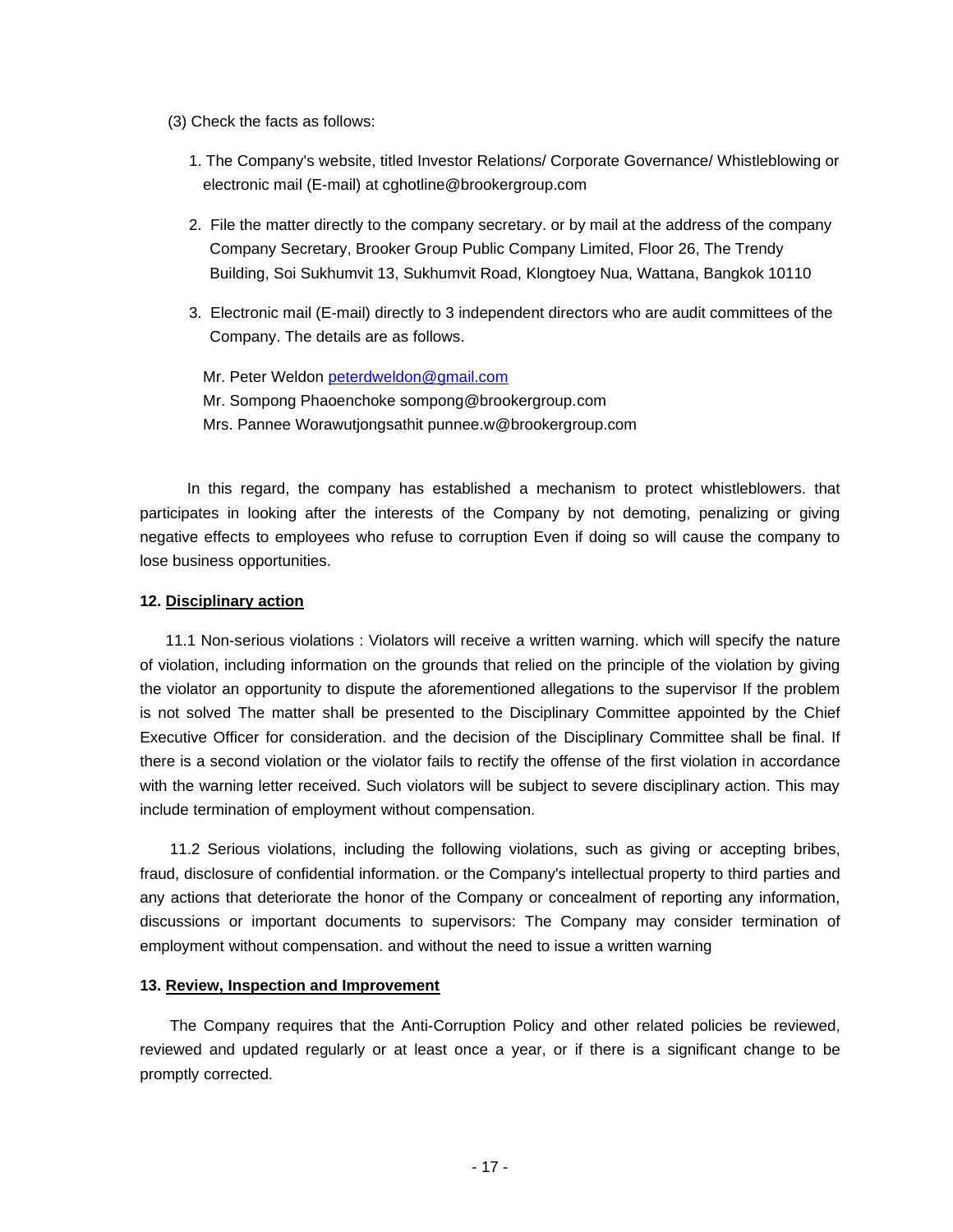# **Penalty**

Penalties for non-compliance with corruption conduct that may be imposed on the offending employee may be one of the followings:

- (1) Verbal warning, written warning or reprimand
- (2) Suspension from the increase of remuneration (e.g. salary) or any annual gratuity (e.g. bonus)
- (3) Suspension from work, without pay
- (4) Termination of employment

# **Punishment**

The discretion of punishment will be made by the Employee on managerial level.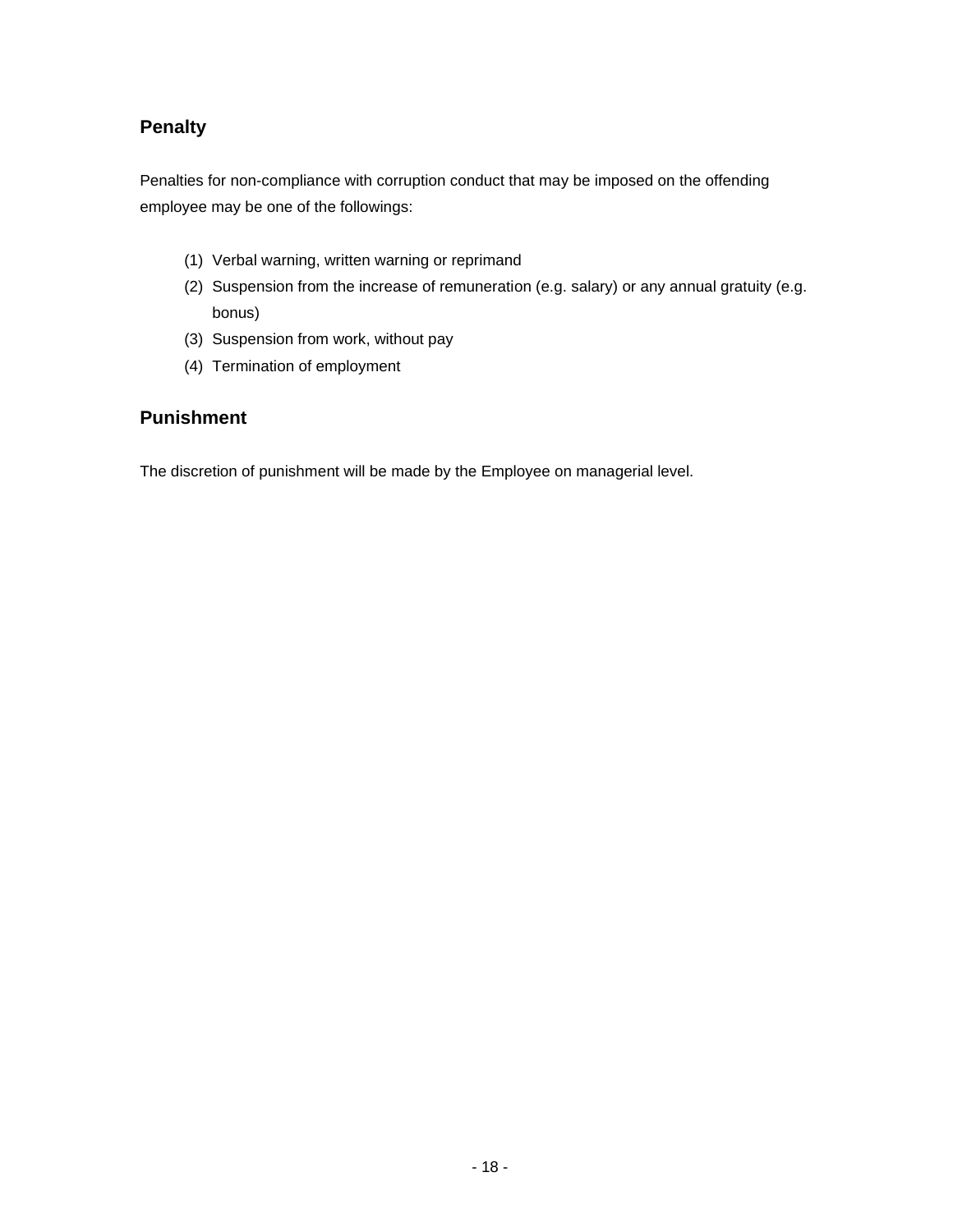# **Responsibility for Stakeholders**

## **Shareholders**

The Company is determined to create the highest satisfaction for our shareholders through sustained growth and continuous satisfactory returns, as well as to operate with transparency and have a credible accounting system. In order to achieve this, the Company will have to strictly adhere to the following practices:

#### Sustained Growth

- Perform duties with loyalty and honestly and treat all shareholders equitably in the best interests of all the stakeholders as a whole.
- Apply knowledge and skills in managing the Company to the best of their abilities and make decisions with prudence.
- Do nothing that can be construed as conflict of interest with the Company.

## Disclosure of Information

- Regularly provide complete and accurate reports on the Company's status and future trends to all shareholders.
- Not seek to benefit themselves or related persons by the misuse of any information.
- Not to disclose confidential information that will have negative impact on shareholders, employees and the general public.
- Provide the channel for shareholders to complain, claim about illegal or unethical practices by the Company's website, telephone, facsimile and e-mail and having procedure to response the compliant, protection a complainant as well as informing the results
- Provide the Company information via company's website by smooth language both Thai and English version for clear understanding.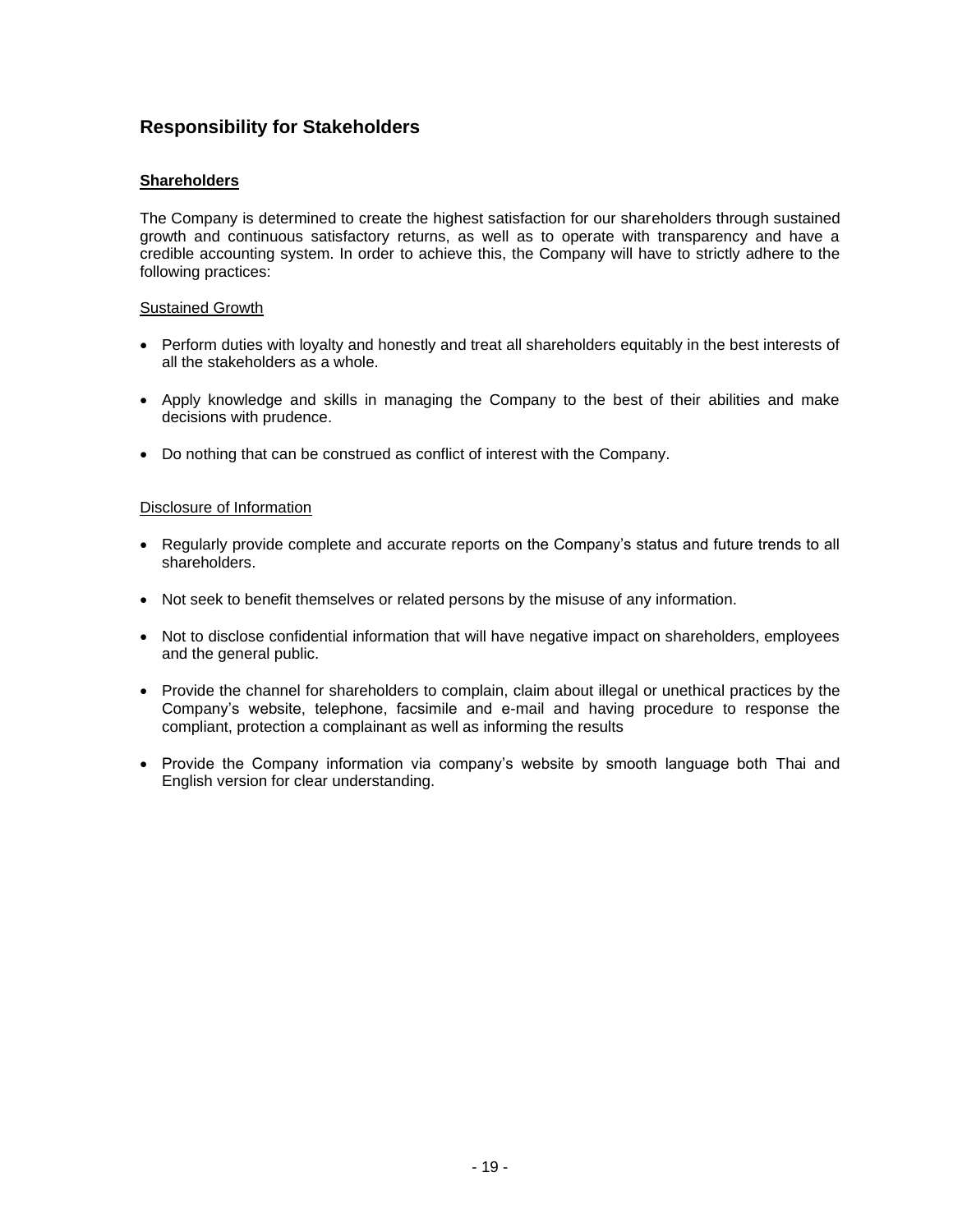## **Customers**

The Company is determined to create customer satisfaction by providing quality services at reasonable prices and by maintaining long-term good customer relationships, and has thus set the following guidelines:

- Be determined in to create customer satisfaction and confidence by providing efficient quality and value added services at competitive prices, with the standard of service to be continuously improved upon.
- Keep customer information confidential and refrain from using such information for the benefit of the Company, management, employees or related parties.
- Disclose complete, accurate and up-to-date information on the Company's services without distorting the truth and retain good long-term customer relationships.
- Do not take advantage of customers through provision of inappropriate services or products of comparable type or category and do not set trade terms that are unfair to customers.
- Strictly comply with terms and conditions made with customers and the public, who should be immediately informed if these terms and conditions cannot be fulfilled in order to jointly find solutions.
- Set up a system through which customers can lodge their complaints about the Company's products and services and ensure immediate and sufficient action and be sure that the complaints resolved quickly and efficiently.
- Support and coordinate with CSR activities of customers

#### **Trade Partners, Creditors and Competitors**

The Company conducts its business with its trade partners fairly and honestly. The mutual benefits of both parties are served through the Company's strict compliance with legal requirements and other applicable rules and adhering to business ethics in competition. The Company will act within the rules of fair trade in competing with competitors and will ensure best practices are employed in dealing with creditors. Therefore, the Company has set the following business practices in its relationships with various parties:

#### Trade Partners

- Not solicit for, or take, or give any benefits in bad faith in dealing with the business with trade partners.
- Strictly comply with the terms and conditions agreed with trade partners.
- Inform trade partners in advance in case any condition cannot be fulfilled in order to jointly find reasonable solutions.
- Use legal and copyright protected product and services and strictly prohibited using illegal intellectual properties
- Support CSR activities of Trade Partners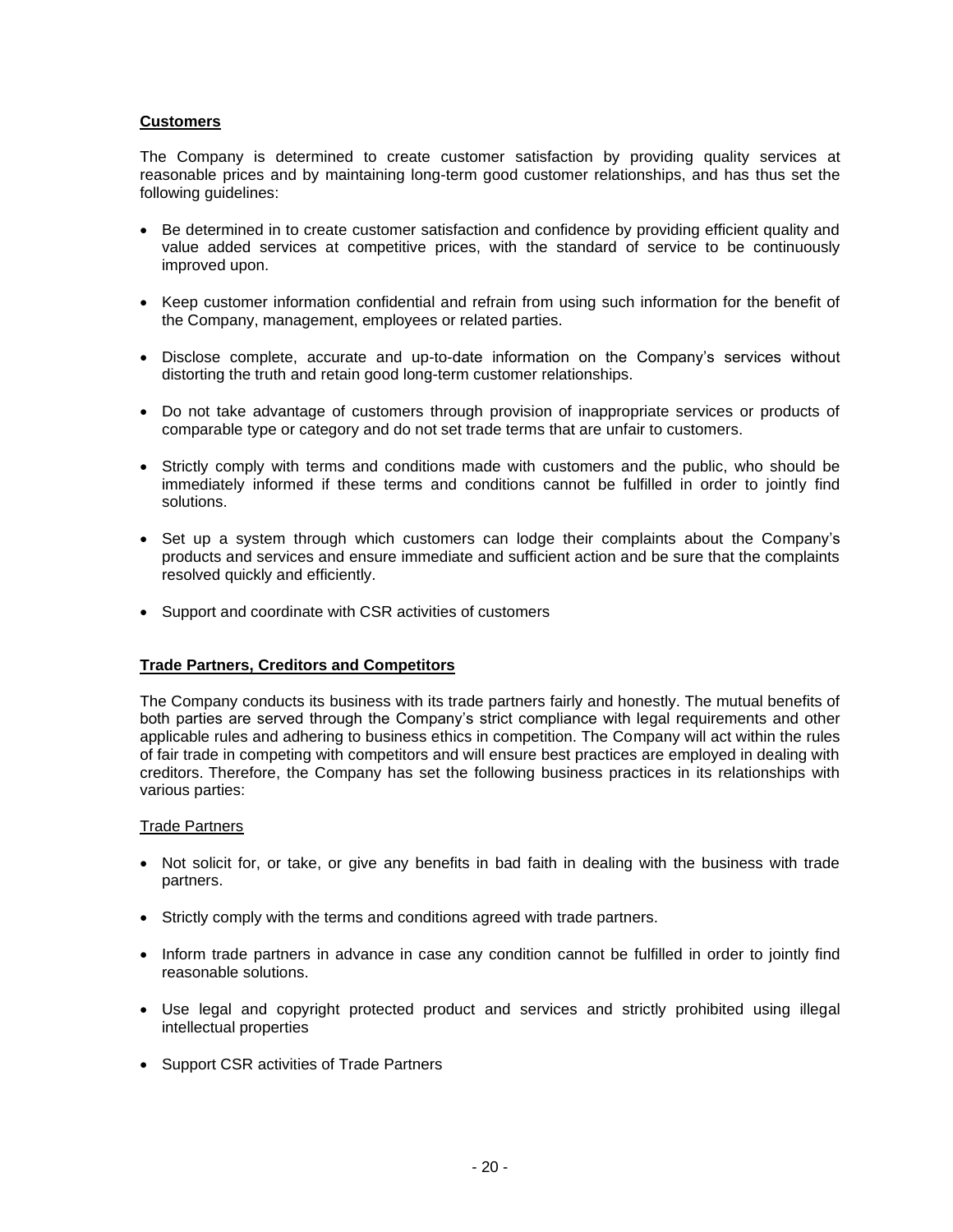#### **Creditors**

- Not solicit for, or take, or give any benefits in bad faith in dealing with the business with creditors.
- Strictly comply with trade terms, including terms of borrowing from creditors, collateral and other agreements, as well as the objectives of using the borrowed funds.
- Inform creditors in advance in case any defaults occur in order to jointly find reasonable solutions.
- Provide accurate financial reports to the creditors.
- Inform creditors in advance in case any condition cannot be fulfilled in order to jointly find solutions.
- Use legal and copyright protected product and services and strictly prohibited using illegal intellectual properties

#### **Competitors**

- Act within the rules of fair trade.
- Do not to destroy competitors' reputations with false allegations.
- Use legal and copyright protected product and services and strictly prohibited using illegal intellectual properties

# **Employees**

# **Non violation of the human right policies and practices**

The Company emphasizes on human right as common practice, all employee shall not act or support any action to violate any human rights.

The Company recognizes that employees play an integral part in its success and thus seeks to create a good working culture and environment to promote teamwork. To this end, the following guidelines have been set:

- Provide competitive compensation in the form of salary and/or bonus.
- Maintain a safe working environment for employees' life, health and belongings.
- Promotion, transfer, reward and punishment must be done without discrimination and must be based on knowledge, qualification and suitability, as well as the personal conduct of the employees.
- Give importance to the development of the knowledge and ability of employees with all employees given equal and regular opportunities.
- Listen to comments and suggestions from employees at all levels without discrimination.
- Strictly follow laws and regulations that relate to employees.
- Execute work in such a manner so as to avoid any unfair action that may affect employee's job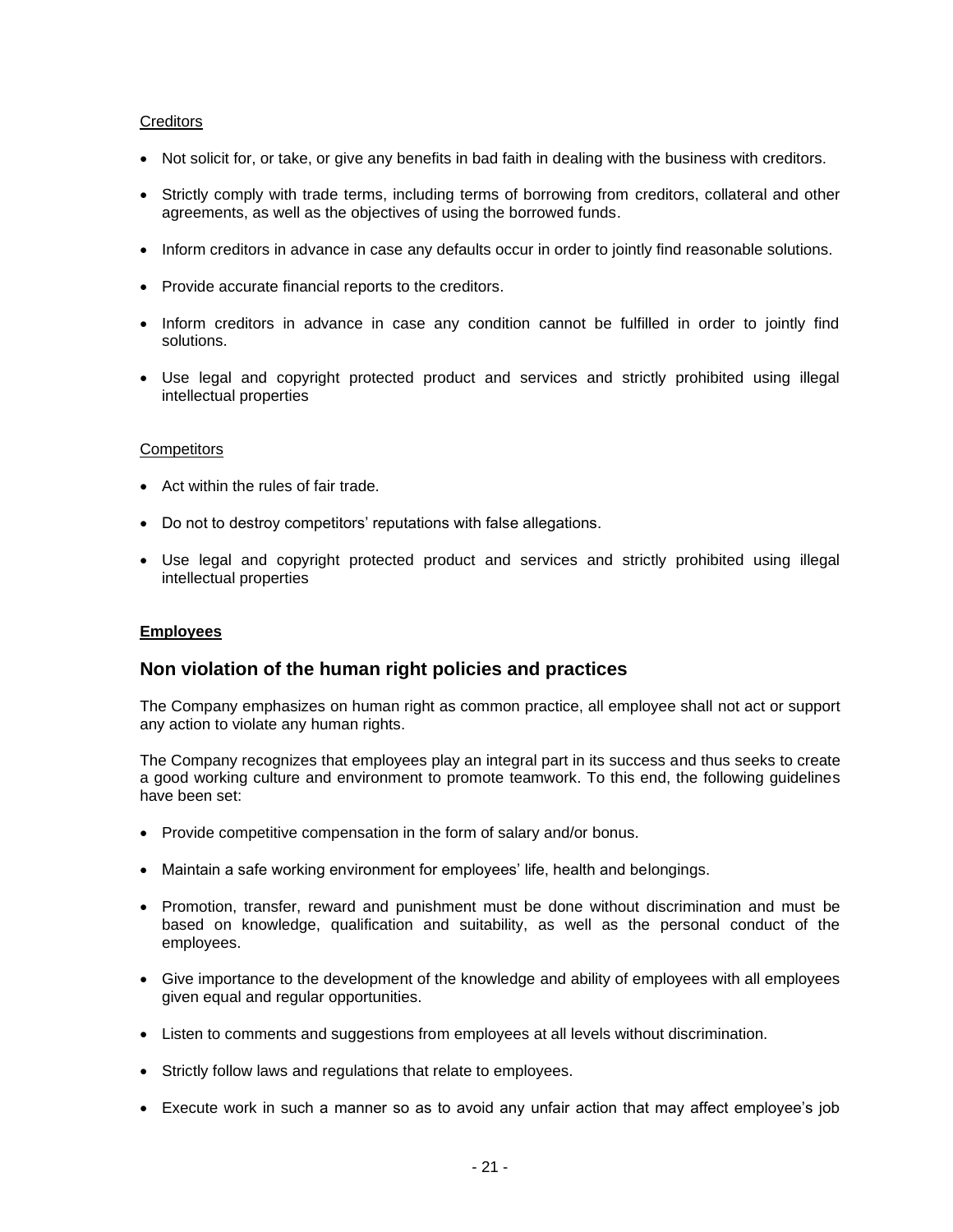security.

- Treat employees politely on the basis of human dignity and with respect to their rights.
- Provide the Provident Fund to the employee as well as Health Insurance (Bupa Health Insurance) for executives and staff including group life insurance and motorcycle insurance for messenger.
- Provide the channel for employees to complain, claim about illegal or unethical practices and having procedure to response the compliant as well as correction system and fair protection a complainant.
- The Company supports its directors, executives and staff in the exercise of their right as responsible citizens, it prohibits them from participation in any activity that may lead to an understanding that the Company is involved in or giving support to any political party.
- The Company has policies that employee's personal information, i.e. medical treatment record, working experience, is the secret and shall not be sent or disseminated to unauthorized parties. Disclosure or transfer of personal information is only upon the owner's consent.

# **Responsibility to Society and the Environment**

The Company is aware and concerned about the safety of society and the environment, and the livelihood of the community, together with the conservation of natural resources and effective use of energy. Thus it has set the following guidelines:

- Make the most effective use of natural resources in a manner which will least adverse affect on the society, environment, and the community.
- Return a portion of the organizational profits through regular promotion of social and environmental activities.
- Establish a sense of responsibility towards society and the environment among employees at all levels and give preference to transactions with trade partners that have the same objectives with regard to responsibility to society and the environment.
- Strictly comply or enforce compliance with all relevant laws and regulations issued by supervisory authorities.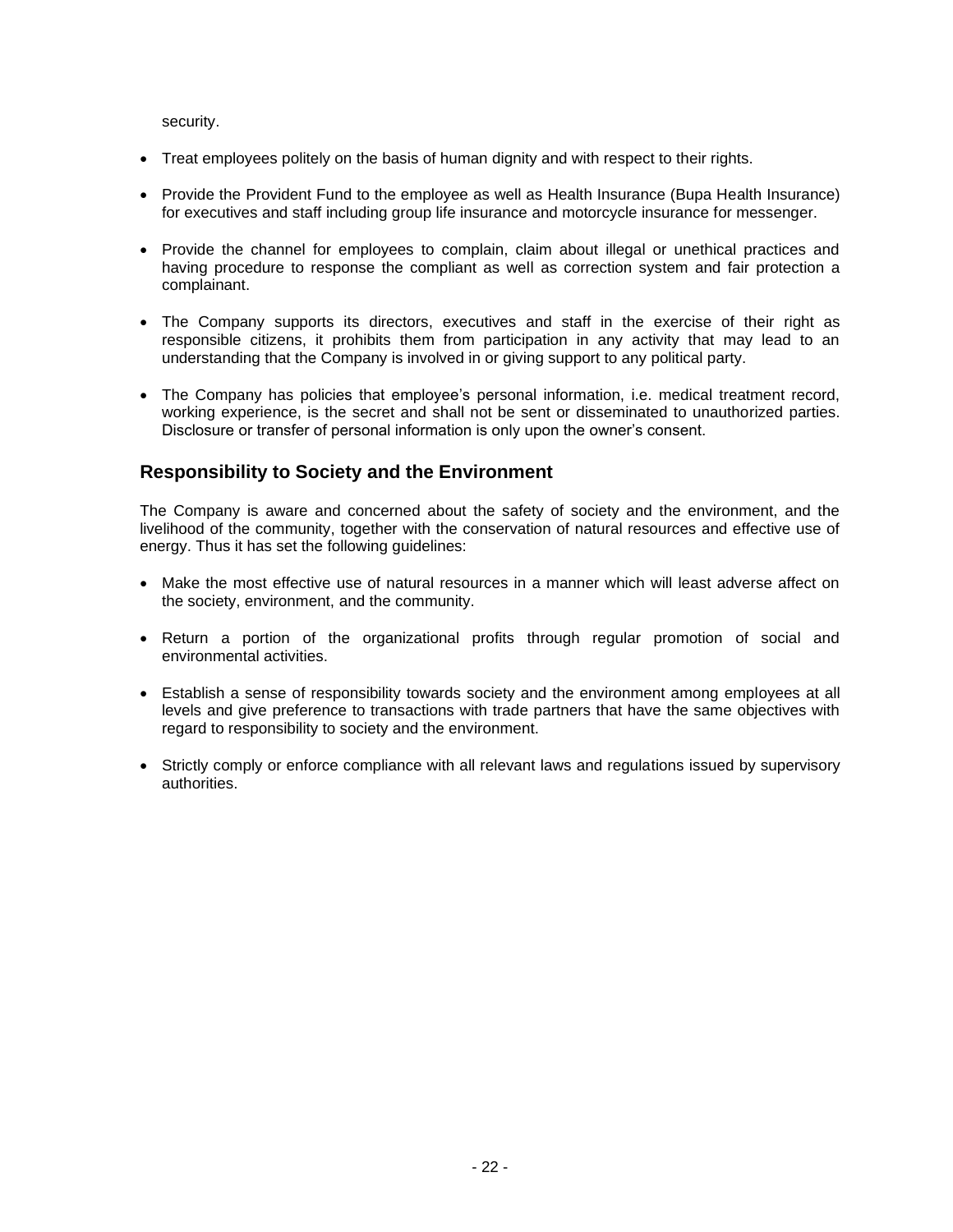# **Business Ethics for Employees**

## **Employees to the Company**

- 1. Employees must strictly comply with rules, regulations and orders of the Company.
- 2. Employees must perform their duties with honesty, dedication and devotion, as well as protect the Company's assets.
- 3. Employees must use time and the Company's assets to create maximum benefit for the Company, and must not use them for their own direct and indirect benefits.
- 4. Employees must report their relationships with organizations or external business entities or with relatives in order to avoid conflict of interests.
- 5. Employees must strictly protect the customers' and the Company's confidentiality and must not use internal information of the Company and customers for their own personal benefits or benefits of others.
- 6. Employees must be careful in giving opinions to external persons on any matter that may affect the reputation and business activities of the Company.
- 7. Employees must not improperly use or disclose information received in the normal course of duties to unauthorized persons.

#### **Employees to Supervisors, Subordinates and Colleagues**

- 1. Employees must maintain and encourage unity and solidarity among colleagues, and should collaborate and co-ordinate in their duties and in their attitude towards the Company.
- 2. Employees must respect their colleagues' rights, must not criticize colleagues in a destructive manner and must not arrogate their colleagues' work/performance.
- 3. Employees must listen to opinions and suggestions from their subordinates and to advice from their supervisors and must not behave disrespectfully towards their supervisors.
- 4. Employees at every level must report improper conduct or illegal activities that may adversely affect the Company. Such reports will be kept confidential.
- 5. Employees must not make any disparaging remarks about the management or other employees without evidence.

#### **Employees to Themselves**

- 1. Employees must be honest and must not accept any form of gifts, such as money, presents, different forms of benefits, etc.
- 2. Employees must be responsible themselves and in performing their duties.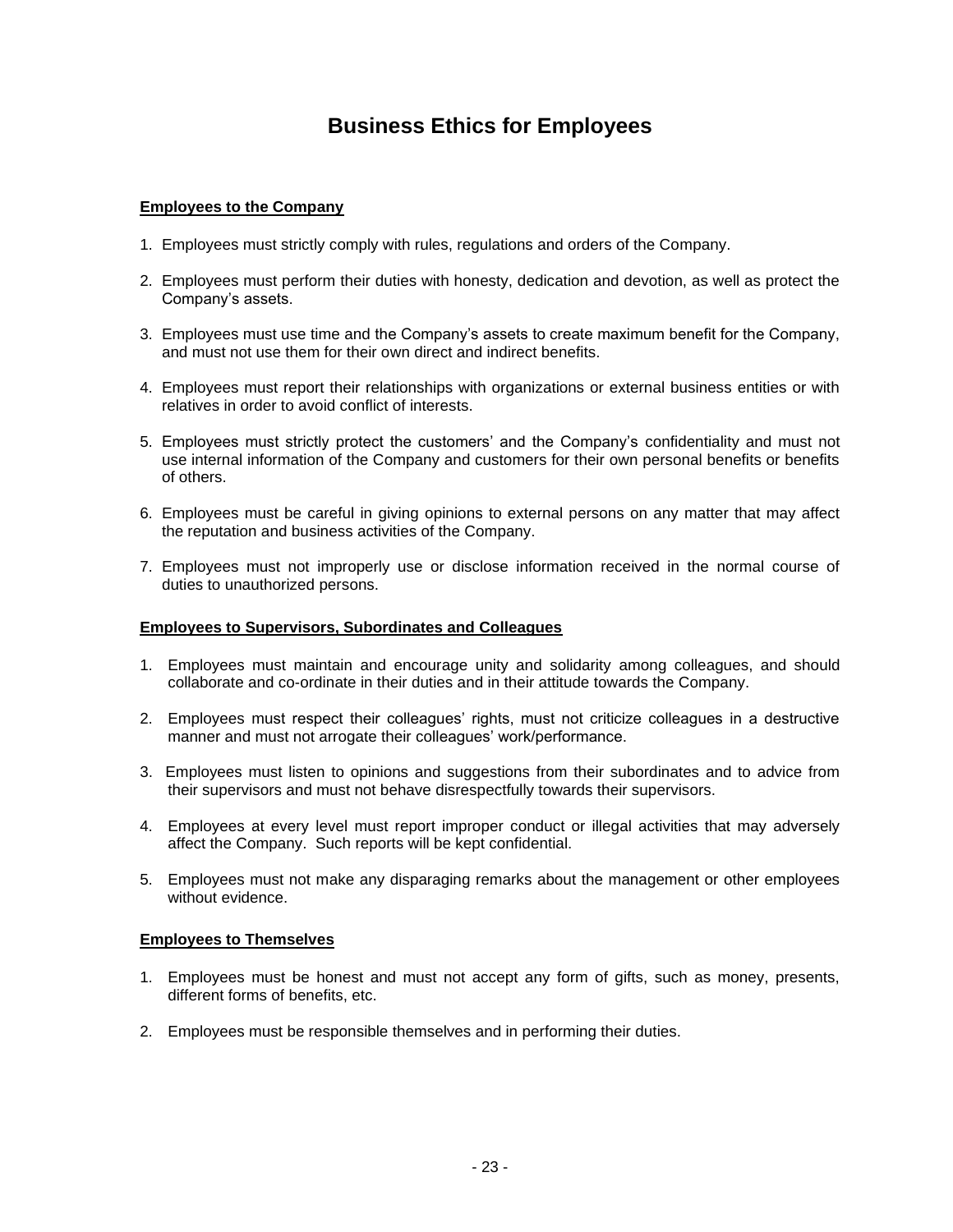## **Employees to Customers**

- 1. Employees must keep in strict confidence all confidential information from customers and must not disclose such information to any unauthorized persons.
- 2. Employees must not use confidential information from customers for their own benefit or benefit of others that that may lead to any actions or decisions that will be a conflict of interests with the customers, the Company and the shareholders.
- 3. Employees must not use news, internal information or material non-public information in trading or investing for personal gains that will cause the loss of benefits of its customers.
- 4. Employees must not disseminate or distribute customers' information or documents to any outside persons or even to the Company's unauthorized employees, except where written permission from the customers is given or as required by law.
- 5. Employees must not use their work authority as an employee of the Company for personal gains of oneself in trading or investing.

#### **Employees to Government Agencies**

- 1. Employees must strictly comply with applicable government and other regulatory bodies laws, rules and regulations.
- 2. Employees must collaborate with government and other regulatory bodies agencies.
- 3. Employees must not collaborate with any person who violates laws and regulations

# **Exercising Political Rights**

The Company does not participate in any activity that may lead to an understanding that the Company is involved in or providing support to any political party or political group. Moreover, the Company shall not use its assets to support directly or indirectly any political party or political group.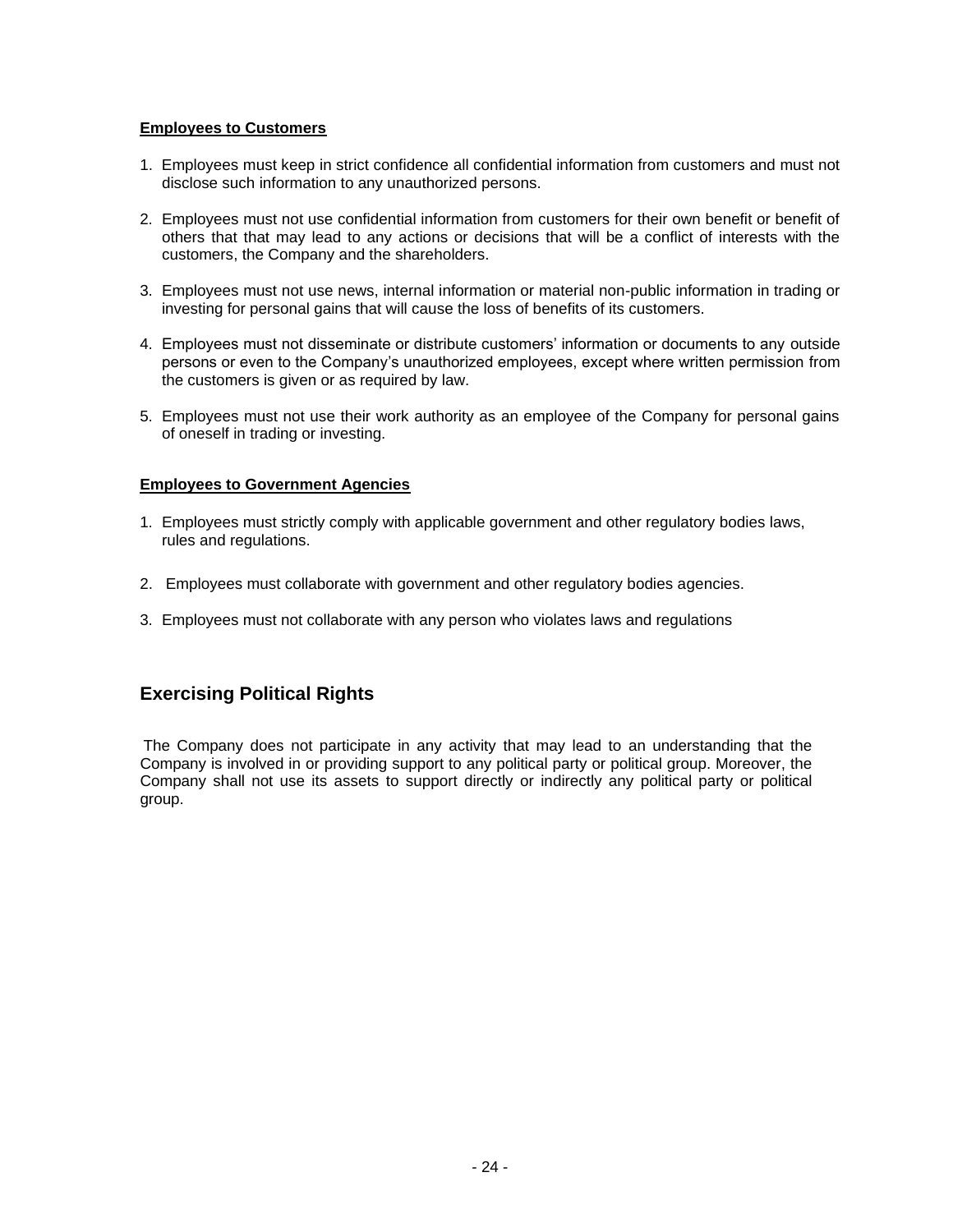# **Compliance with the Code of Conduct**

The Company considers it to be a duty of every director, executive and staff member to strictly comply with all policies and practices stated in this Code of Conduct. This is neither a voluntary compliance, nor can any corporate member claim he/she is not aware of these practice guidelines.

The employees who ignore following this code shall be investigated and get disciplinary punishment as appropriate, which may be to the extent of termination of employment and even legal action in case of illegal conduct.

Executives of all levels must be responsible for and consider it a priority to ensure that their subordinates truly learn, understand and comply with this Code of Conduct.

The Board of Directors and the Audit Committee have to review corporate governance and the code of conduct at least once annually.

# **Receiving Complaints regarding Corporate Governance and the Code of Conduct**

The Secretariat of the Corporate Governance and the Audit Committee is designated as the point of contact to receive complaints relating to Corporate Governance and the Code of Conduct from Company staff, shareholders and Stakeholders who may directly submit their grievances regarding the Corporate Governance and the Code of Conduct to the following address:

1. Directly E-mail the Company's three independent directors at:

Dr. Peter D. Weldon [peterdweldon@gmail.com](mailto:peterdweldon@gmail.com) Mr. Sompong Phaoenchoke [sompong@brookergroup.com](mailto:sompong@brookergroup.com)<br>Mrs. Punnee Worawuthichongsathit punnee.w@brookergroup.com Mrs. Punnee Worawuthichongsathit

Directly submission to the Company Secretary's office at

The Company Secretary and the Audit Committee

The Brooker Group Public Company Limited 26th Floor, The Trendy Building, 10/190-193 Soi Sukhumvit 13, Sukhumvit Road, Klong Toey Nua, Wattana, Bangkok 10110, Thailand

or submission by mail to Mr. Anake Kamolnate [anake@brookergroup.com](mailto:anake@brookergroup.com)

If the complainant chooses not to disclose his/her name, he/she must provide sufficient factual details or clear evidence to show that there are grounds to believe that a violation of laws, rules and regulations, the Company's Articles of Association, or the ethical code occurred in the business practices of the Company.

The complaint shall be deemed top secret. The complainant may complain through several channels, and does not need to disclose his/her identity. However, if he/she does disclose his/her identity, this would allow the Company to report him/her the outcome of the investigation or additional particulars concerning the matter of complaint.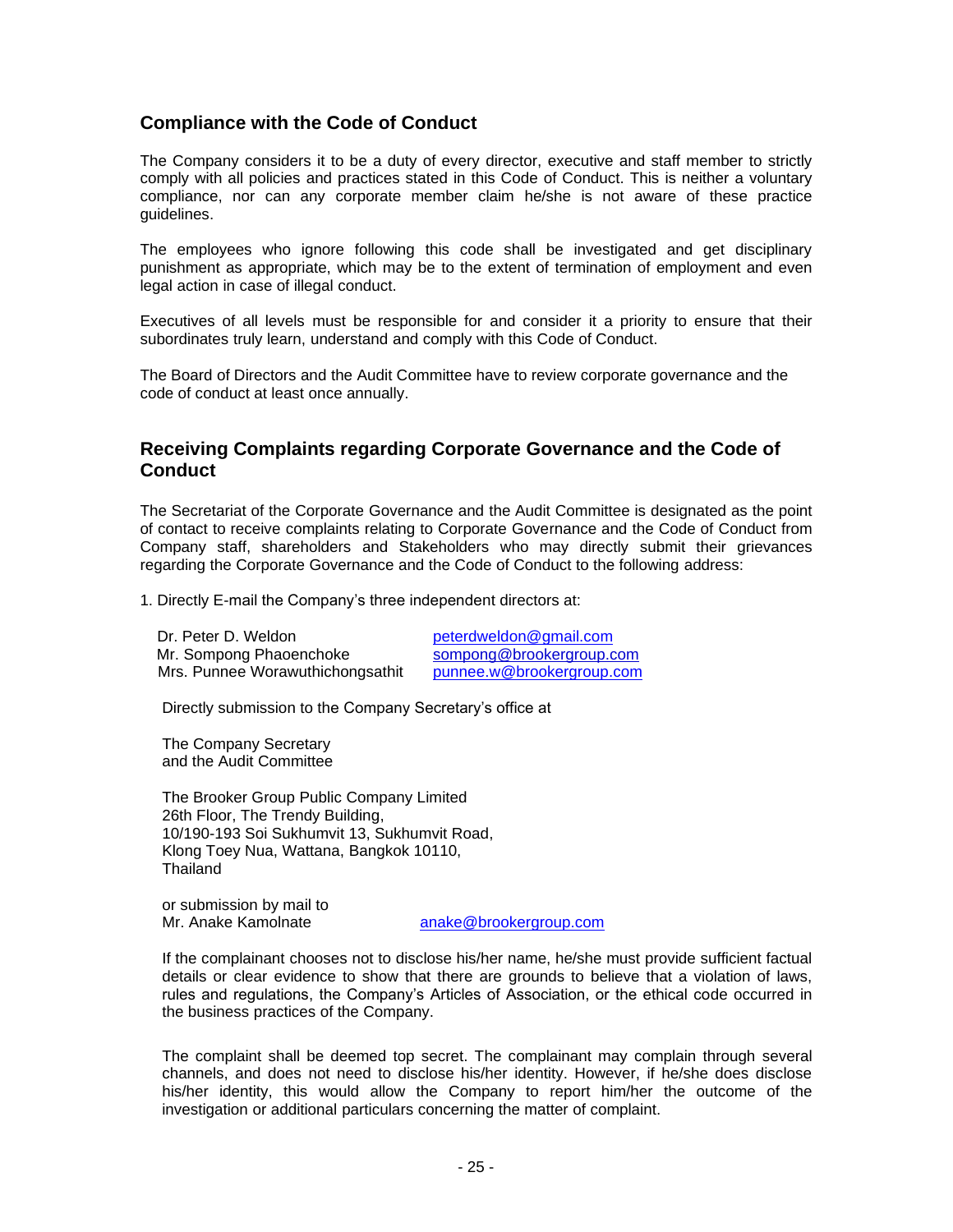- 2. Procedures after receiving complaints
	- 1. Company secretary gathers information regarding complaints or queries.
	- 2. Company secretary report facts to the Audit Committee in order to investigate complaints or queries further.
	- 3. The company will establish procedures to stop such violation or illegal action.
	- 4. Company secretary shall inform the results to the complainant directly. If it is a big issue the Company secretary will inform to the board of directors and/or chief executive officer.
- 3. Protection of a complainant
	- 1. A complainant may select not disclose himself in case it is not safety.
	- 2. Company secretary will keep the source of such information confidential. The Company shall protect a complainant from unfair treatment in relation to disclosure such complaints.

# **Penalty**

Penalties for non-compliance with code of conduct that may be imposed on the offending employee may be one of the followings:

- (1) Verbal warning, written warning or reprimand
- (2) Suspension from the increase of remuneration (e.g. salary) or any annual gratuity (e.g. bonus)
- (3) Suspension from work, without pay
- (4) Termination of employment

# **Punishment**

The discretion of punishment will be made by the Employee on managerial level.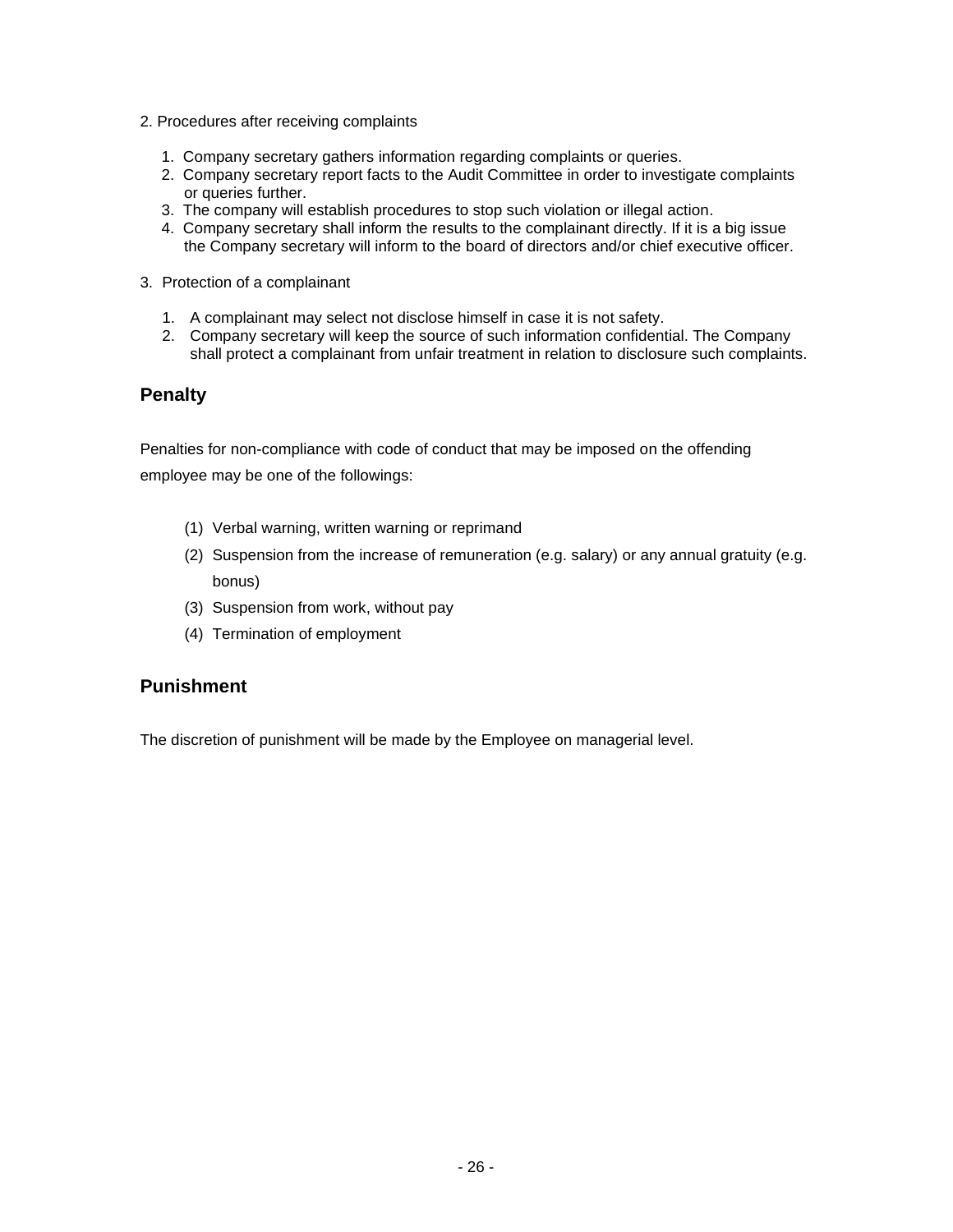# **Investor Relations Code of Conduct**

The content is divided into two main parts as follows:

## **1. Basic Principles**

Basic principles are the principles that investor relations officers (IROs) should adhere to when performing their duties. When confronting difficult situations, IROs should select the best alternative that does not violate these principles.

## **2. Recommended Practices**

Recommended practices are guidelines that help IROs understand how to act in accordance with the principles and would help their IROs perform their duties equitably.

# **Basic Principles**

- 1. IROs must disclose material information accurately, sufficiently and in timely fashion.
- 2. IROs must not use inside information for their own or their related parties' benefit.
- 3. IROs must disclose material information fairly and equitably. All stakeholders must be able to access to the information and conveniently contact IROs for clarification.
- 4. IROs must perform their duties with professionalism, integrity and equitability. Preferential treatment that may undermine the benefits of the company and all stakeholders is not acceptable.

#### **Recommended Practices**

#### **1. Disclosing material information correctly, sufficiently and timely**

- IROs need to disclose material information in accordance with the rules and regulations of the authorities concerned, such as the SEC and the SET.
- IROs can refuse to provide trade secrets or that which would give competitors a competitive edge.
- IROs should provide clear and sufficient information for making investment decisions. For example, if operational performance changed by greater than 20%, this change should be clearly clarified in the Management Discussion and Analysis so that investors can understand the underlying factors and reasons.
- When rumors or news leaks surface, IROs should immediately clarify the facts to the public in accordance with the SET and the SEC rules and regulations.
- IROs must not disclose inaccurate information with the intention to manipulate share trading.
- IROs should establish dissemination channels that treat all stakeholders fairly and equally.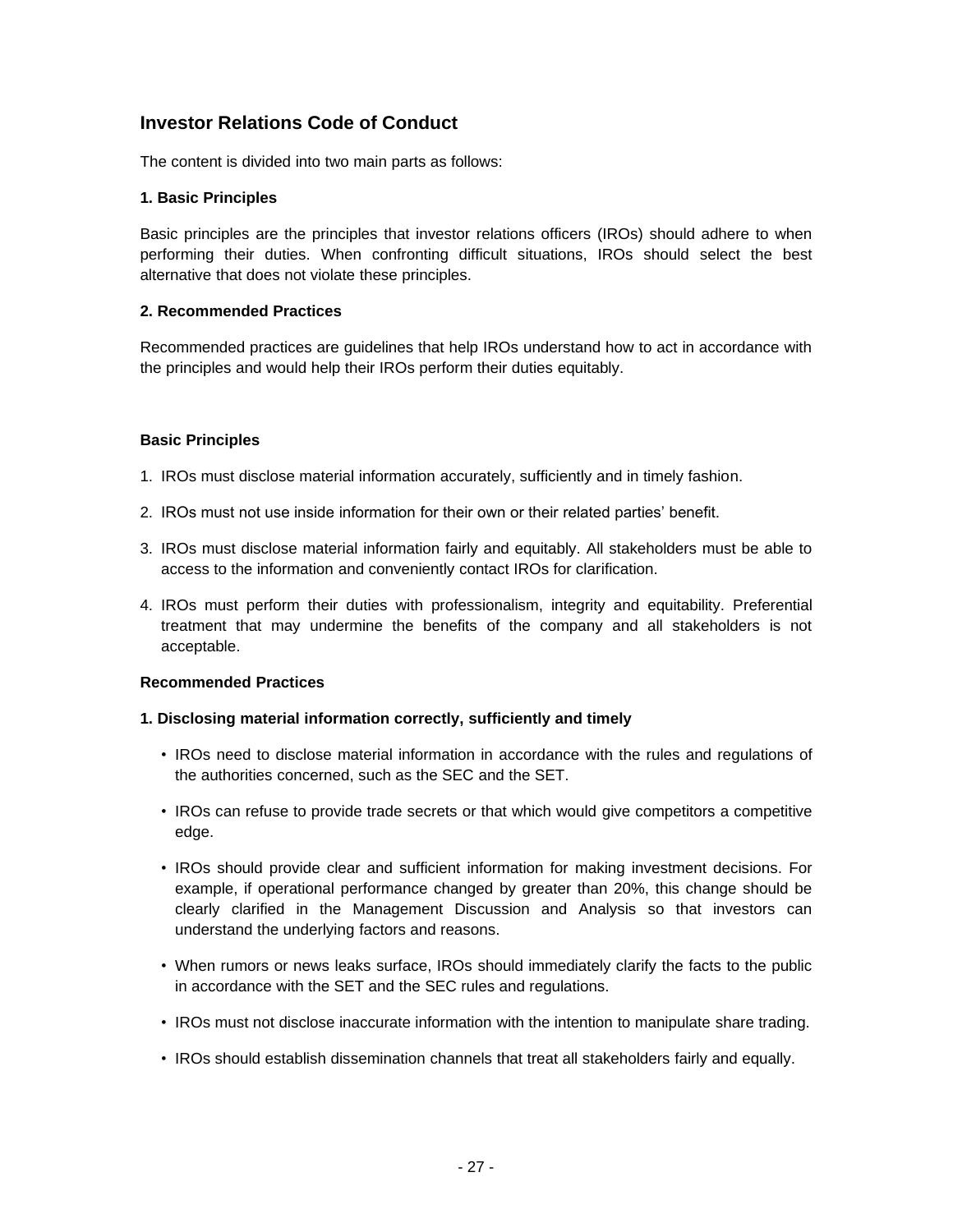## **2. Handling inside information**

- IROs who can access such information must not provide it to any outsider prior to compulsory public disclosure.
- IROs must strictly comply with rules and regulations relating to the use and control of inside information. For example, any information that has an effect on operational perfomance must be disseminated through the SET's electronic system before being provided to others.
- IROs have to follow policies and procedures for trading of company shares which prohibiting any directors, employees who have possession of non-public information material to engage in any trading of the Company's securities during 1 month period especially before any earning announcement and should wait for at least twenty-four hours after such announcement.
- IROs should adopt a "quiet period", that is, a period during which IROs do not conduct any direct investor relations activities, including meetings or calls with any investor or analyst. This period should be close to when IROs start to see earning results, e.g., two weeks prior to results announcements.
- If the company plans to host an analyst meeting before earning results are publicly disclosed (an earnings preview), such previews should be done before the quiet period and must be done very carefully. Any prohibited data, such as estimated revenue and net profit, must not be disclosed.

## **3. Disclosing information fairly and equitably**

- IROs must provide all stakeholders with equal opportunity to access to information. While activities hosted for each group of stakeholders may differ, the information provided must be the same and not benefit only a particular party.
- IROs should provide equal opportunity for all stakeholders to contact or make enquiries. Special privileges for any particular group of stakeholders are unacceptable.
- IROs should publicly disclose any data which have been presented exclusively at a particular event, such as a roadshow or analyst meeting, on that firm's website right after the event or as soon as possible.
- IROs should take care in communicating through social networks. They should follow and monitor news and views so as to understand investors' perceptions. In case they need to clarify any misunderstandings, they should first inform the public through the SET's online system, in order to avoid giving preference to any particular group of investors.
- IROs should treat each group of stakeholders as follows:

# **3.1 Investors**

- All investors, retail or institutional, should be treated equally.
- Retail investors should have access to data at the same level as those provided to analysts and institutional investors.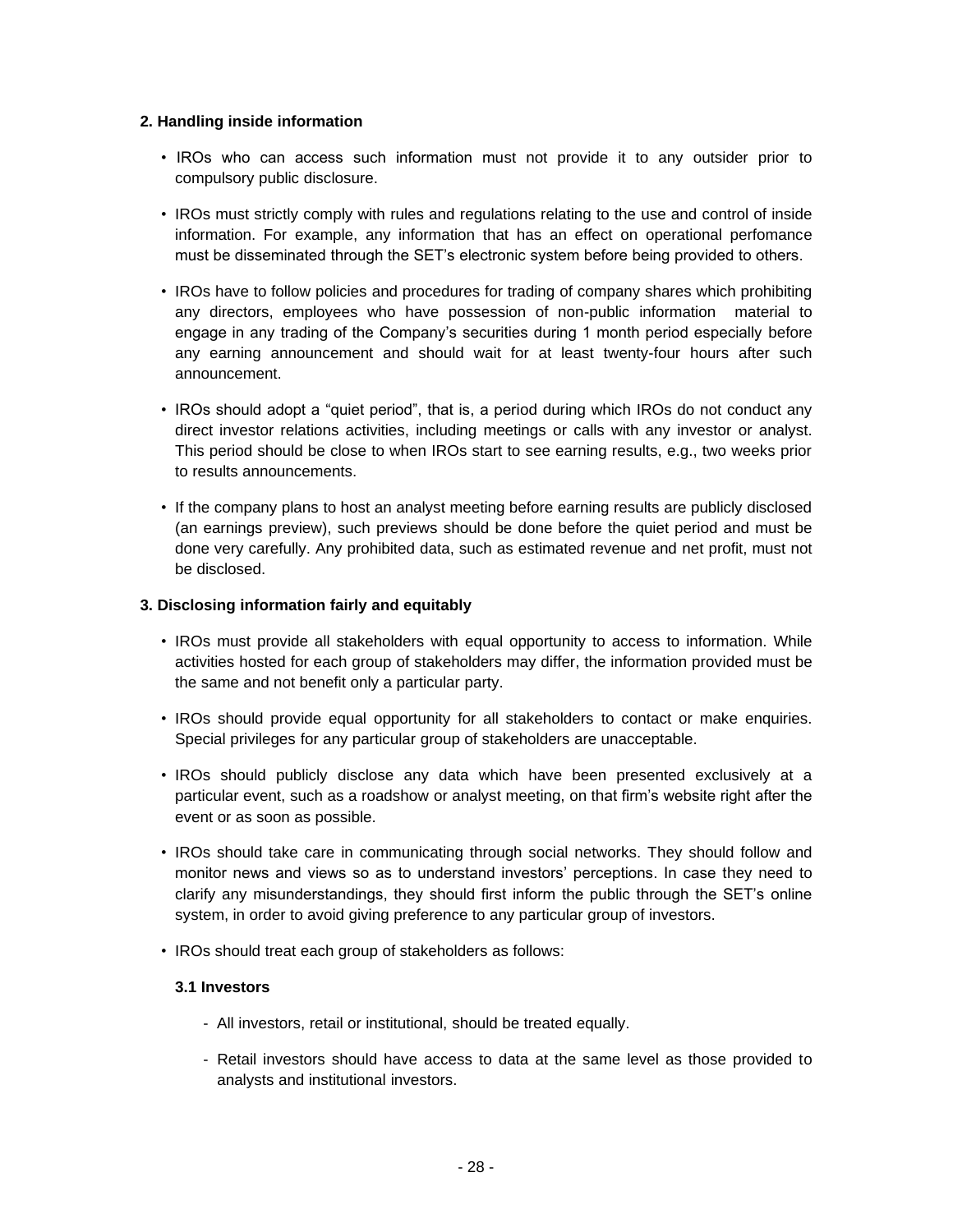- IROs should not discriminate in accepting a one-on-one meeting with investors. If they are not able to meet everyone, guidelines for accepting meetings should be clearly established and strictly followed.
- IROs should take care in arranging activities such as company visits or investor meetings, keeping benefits to the firm and cost-effectiveness among company's top priorities.

# **3.2 Analysts**

- IROs should give all analysts equal opportunity to attend analyst meetings arranged by the company.
- IROs should not give any gift or incentive to analysts with the intention to influence research findings or reports.

# **3.3 Media**

- IROs should provide information and opportunity for the media to have access to data as deemed appropriate.
- IROs should not use business conditions or benefits to influence media, such as buying advertisements in a given publication, to persuade the media to report positive news about the company.
- IROs should not give any gift or other incentive to media with intention to motivate them to report positive or groundless news.

# **3.4 Regulators**

- IROs should cooperate in providing information when requested by regulators.
- IROs should not give any present or incentive to regulators with expectation of return in terms of special treatment.

# **3.5 Internal parties**

- IROs should arrange meetings for management to discuss issues of concern with all stakeholders as deemed appropriate.
- IROs should report all useful information to the board and management, such as IR activities, comments from analysts and investors, and capital market sentiment.
- IROs should communicate the firm's IR code of conduct to all employees such as how to handle inside information etc., so that they all understand and behave the same way.

# **3.6 Others such as financial institutions and credit rating agencies**

- In principle, IROs must provide the same level of information to all stakeholders. Inside information can be given only when it is a must, for example, when there is a request from a financial institution to use in considering project financing. However,